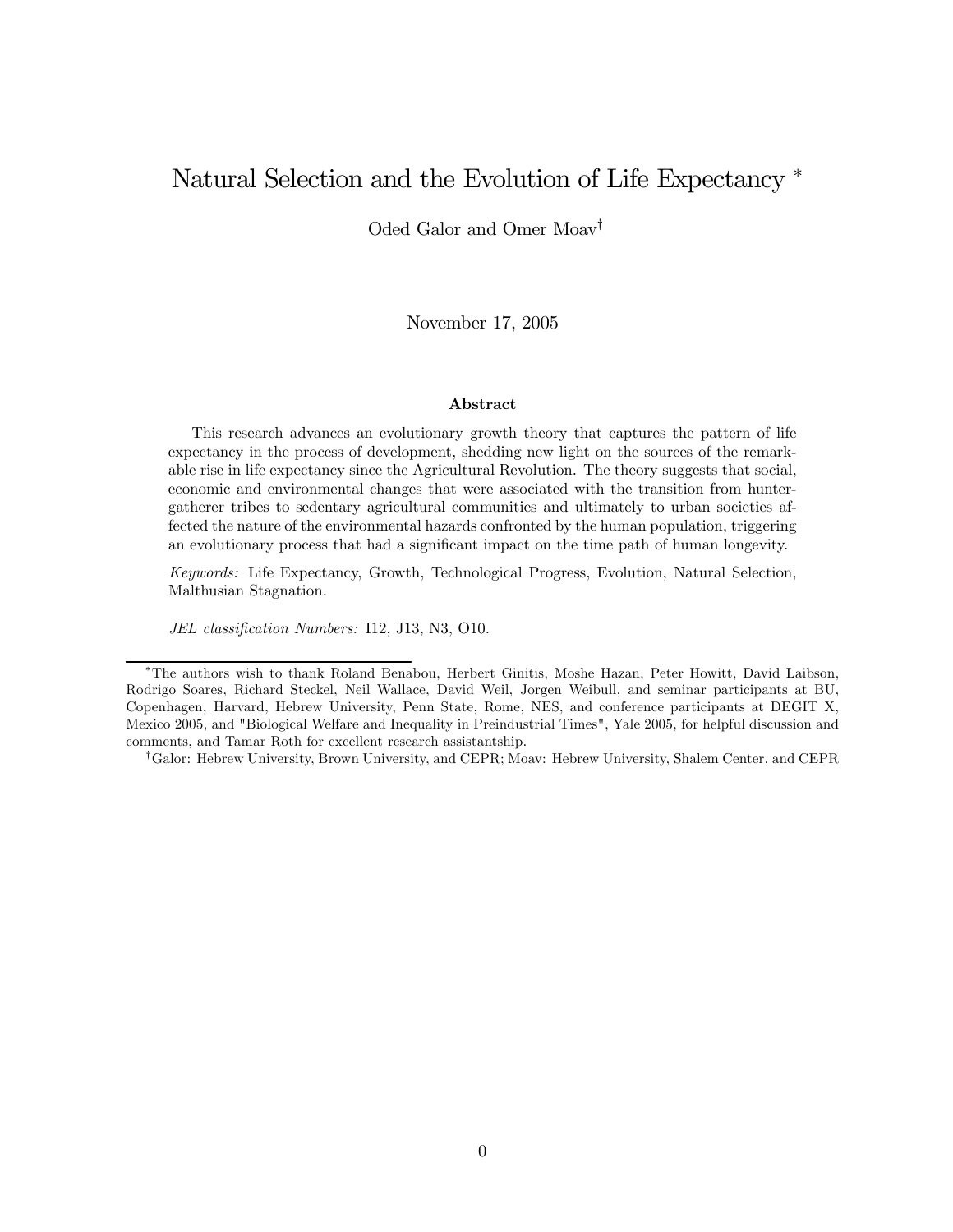## 1 Introduction

This research advances an evolutionary growth theory that captures the pattern of life expectancy in the process of development, shedding new light on the sources of the remarkable rise in life expectancy since the Agricultural Revolution. The theory suggests that social, economic and environmental changes, that were associated with the transition from hunter-gatherer tribes to sedentary agricultural communities, and ultimately to urban societies, affected the nature of the environmental hazards confronted by the human population, triggering an evolutionary process that had a significant impact on the non-monotonic time path of human longevity. Moreover, the theory indicates that the deterioration in the health environment in these transitions enhanced the genetic potential for longer life expectancy, thereby providing the genetic infrastructure for the dramatic impact of recent improvements in health infrastructure on the prolongation of human life.

The rise in population density, the domestication of animals, and the increase in work effort in the course of the Agricultural Revolution increased the exposure and the vulnerability of humans to environmental hazards such as infectious diseases and parasites, increasing the extrinsic mortality risk, (e.g., Steckel, 2004), and leading to the observed temporary decline in life expectancy during the Neolithic period, as depicted in Figure 1 and detailed in Table  $1<sup>1</sup>$ . The theory suggests, however, that the evolutionary optimal allocation of parental resources towards somatic investment, repairs, and maintenance (e.g., enhanced immune system, DNA repairs, accurate gene regulation, tumor suppression, and antioxidants) was altered in the face of the fundamental trade-off between current and future reproduction. The rise in the extrinsic mortality risk generated an evolutionary advantage to individuals who were genetically pre-disposed towards higher somatic investment, increasing their representation in the population, leading to the observed increase in life expectancy in the post-Neolithic period, as depicted in Figure 1.2

<sup>&</sup>lt;sup>1</sup>Most comparisons between hunter-gatherers and farmers (e.g., Cohen  $(1989)$ ) suggest that, in the same locale, farmers suffered higher rates of infection due to the increase in human settlements in size and permanence, poorer nutrition due to reduced meat intake and greater interference with mineral absorption by the cereal-based diet. Consequently, Neolithic farmers were shorter and had a lower life expectancy relative to Mesolithic hunter-gatherers. Although it is difficult to draw reliable conclusions about relative life expectancy in these periods, because skeletal samples are often distorted and incomplete, available evidence suggests that prehistoric hunter-gatherers often fared relatively well in comparison to later populations, particularly with reference to the survival of children. The Illinois Valley provides life tables for hunter-gatherers which confirm the assessment that their life expectancies matched or exceeded those of later groups. Additional evidence mostly from the Old World, are provided in Table 1, and are depicted in Figure 1.

<sup>&</sup>lt;sup>2</sup>As argued by Angel (1984), partial recoveries from the major breakdown of human health during the transition from hunting to farming, occurred during the Bronze Age.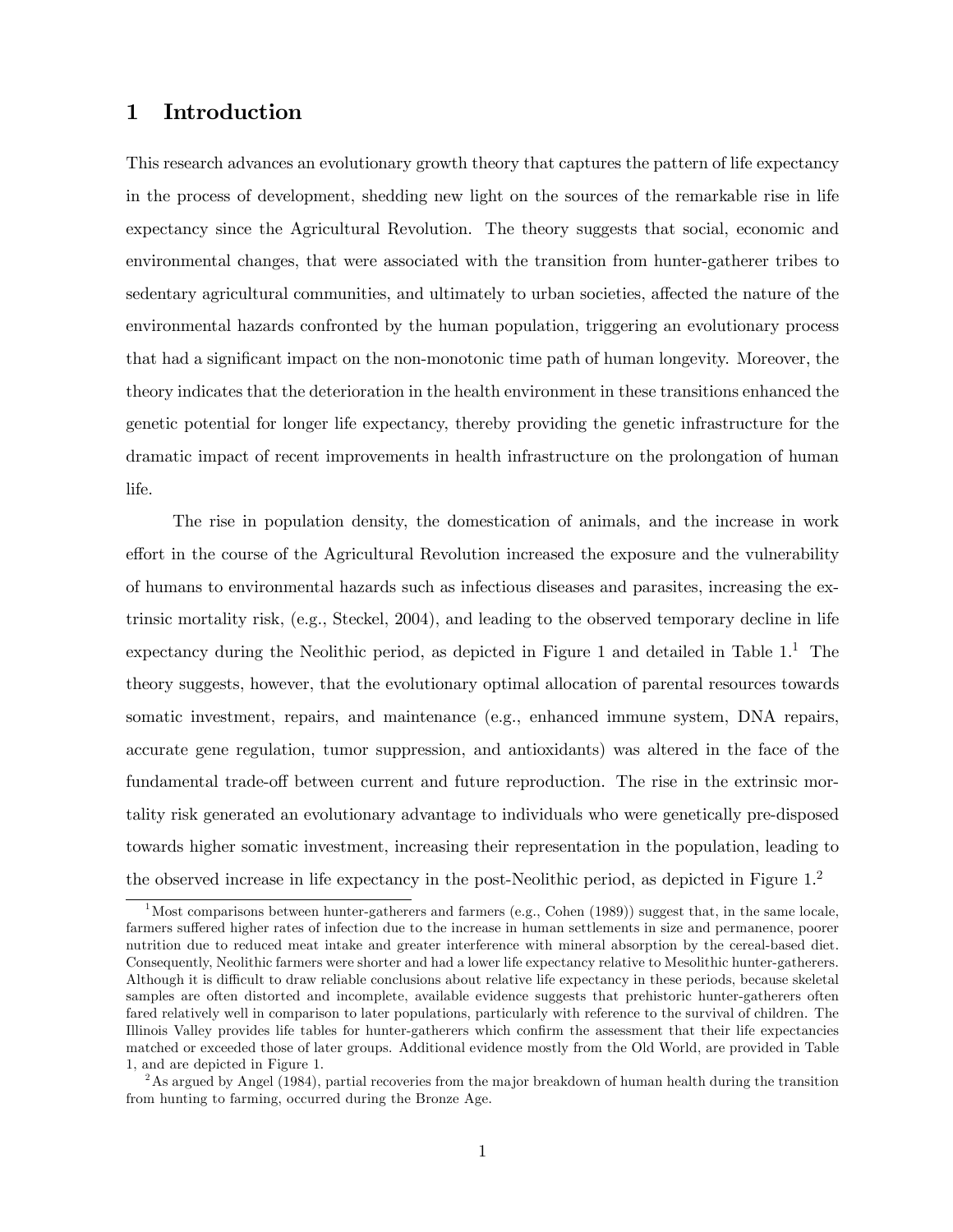The increase in the *extrinsic mortality risk* (i.e., risk associated with environmental factors) in the course of the Agricultural Revolution, therefore, triggered an evolutionary process that gradually altered the distribution of genes in the human population that are associated with the intrinsic mortality risk (i.e., physiological and biochemistry decay over lifetime). Individuals that were characterized by a higher genetic predisposition towards somatic investment, repairs, and maintenance gained the evolutionary advantage during this transition, and their representation in the population increased over time.<sup>3</sup> Despite the increase in the extrinsic mortality risk that brought about a temporary decline in life expectancy, longevity eventually increased beyond the peak that existed in the hunter-gatherer society, due to the changes in the distribution of genes in the human population.



Figure 1: The Non-Monotonic Evolution of Life Expectancy (at birth) in the course of the Agricultural Revolution

The evolutionary process that was triggered by the transition to sedentary agriculture was reinforced by the gradual rise in the extrinsic mortality risk that accompanied the process of development since the Agricultural Revolution, prior to the improvements in health infrastructure. The gradual increase in population size and thereby population density, stemming from the effects of division of labor, trade, and technological progress in a Malthusian environment, generated

<sup>&</sup>lt;sup>3</sup>For the effect of somatic maintenance system on longevity see Kirkwood (1998).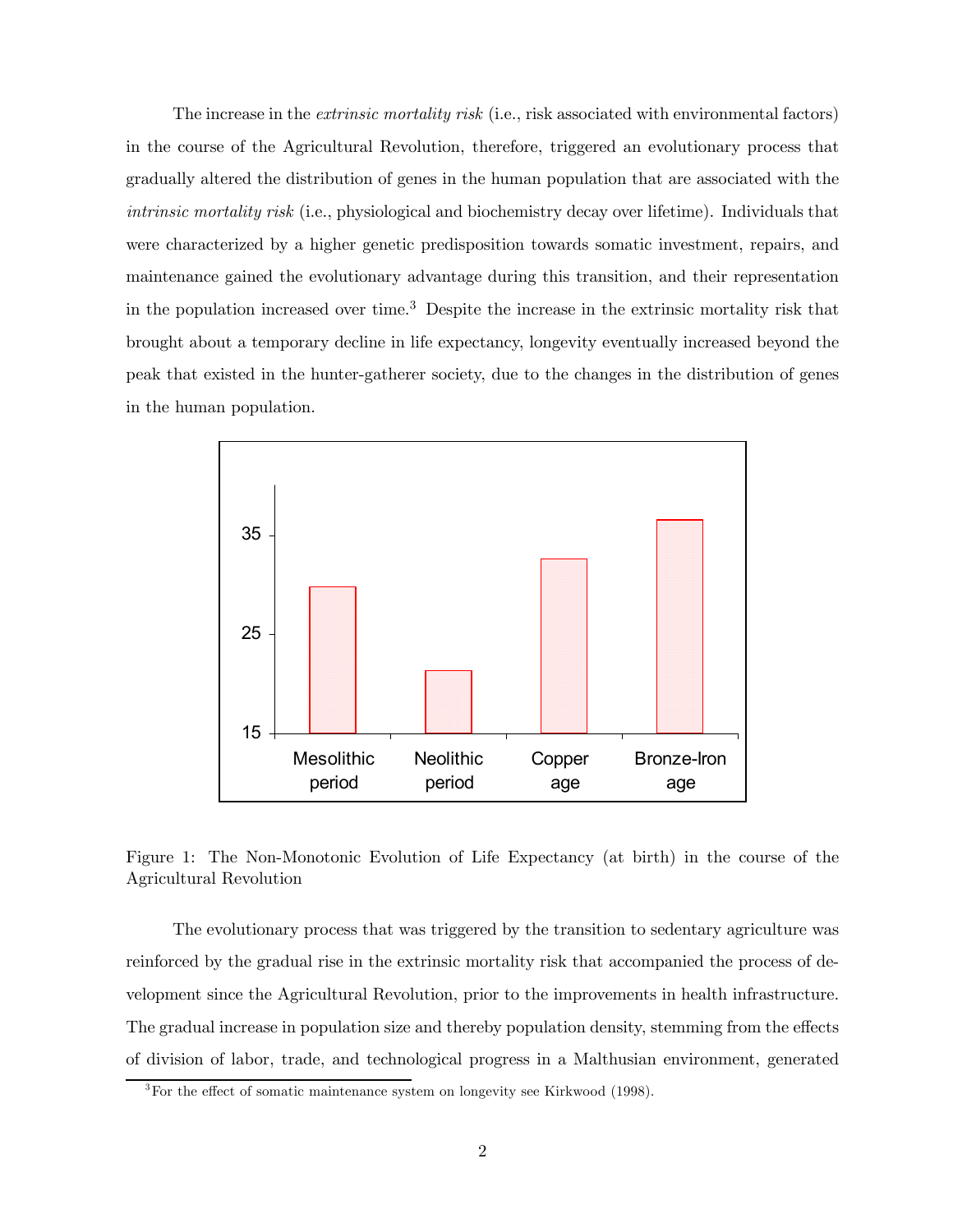an additional increase in the extrinsic mortality risk, further elevating the evolutionarily optimal level of resources that were devoted to somatic investment, repairs, and maintenance. Eventually, this enhancement in the evolutionary process further increased the survival probability and the biological upper bound of longevity, contributing to the prolongation of life expectancy.4

The process of urbanization and the associated rise in the concentration of the population further contributed to the increase in the extrinsic mortality risk. It brought about a temporary decline in life expectancy along with a reinforcement of the existing evolutionary pressure, enhancing the trend of rising life expectancy.<sup>5</sup> During the initial process of European urbanization in which the percentage of the urban population increased six-fold from about 3% in 1520 to nearly 18% in 1750 [de Vries (1984) and Bairoch (1988)], the rapid increase in population density generated a rise in mortality rates and a decline in life expectancy.<sup>6</sup> As depicted in Figure  $\mathbf{??}$ , life expectancy at birth fell from about 40 at the end of the 16th century to about 33 in the beginning of the 17th century while mortality rates increased by nearly 50% (Wrigley and Schofield, 1981). However, the theory suggests that the evolutionary process, that increased the representation of individuals who were genetically pre-disposed towards higher somatic investment, was enhanced by this additional rise in the extrinsic mortality risk, contributing to the observed rise in life expectancy in the 18th and the first half of the 19th centuries. A decline in mortality along with a rise in life expectancy began in the early part of the 17th century and life expectancy at birth rose from about 33 to above 40 in England until the middle of the 19th century, prior to significant advancements in medical technologies. [Livi-Bacci (1997)].<sup>7</sup>

The theory predicts that the interaction between the rise in the extrinsic mortality risk and the evolutionary process would manifest itself in the observed non-monotonic time path of

<sup>&</sup>lt;sup>4</sup>The eventual trend of increasing life expectancy was accompanied by regional fluctuations, reflecting local environmental and climatic conditions. For instance, life expectancy fluctuated in the Malthusian epoch, ranging from 24 in Egypt in the time period 33 - 258 AD, to 42 in England in the end 16th century.

 $5$ Major epidemics such as the Black Death in Europe in the middle of the 14th century, further contributed to the increase in the extrinsic mortality risk (e.g., McNeil (1998)) bringing about an initial decline in life expectancy, and potentially enhancing the evolutionary process associated with the trend of increased life expectancy.

<sup>&</sup>lt;sup>6</sup>Consistently with the hypothesis that the rise in mortality rate was associated with increased urbanization Clark and Hamilton (2003) find that in England during the early part of the 17th century, the average number of surviving offspring was nearly 50% higher among rural families in comparison to urban families, controlling for literacy. Furthermore, it should be noted that the evolutionary pressure in the urban environment was probably severe due to high infant mortality rates. For instance, in the early 19th century infant mortality rate in London was in access of 400 per 1000 (Laxton and Williams, 1989), whereas infant mortality in the population as a whole was 104 per 1000 in the first half of the 18th century and 49 per 1000 in time interval 1825-1837. (Wrigley and Schofield, 1981).

<sup>&</sup>lt;sup>7</sup>As argued by Mokyr (1998), significant improvements in health infrastructure did not occur prior to the middle of the 19th century.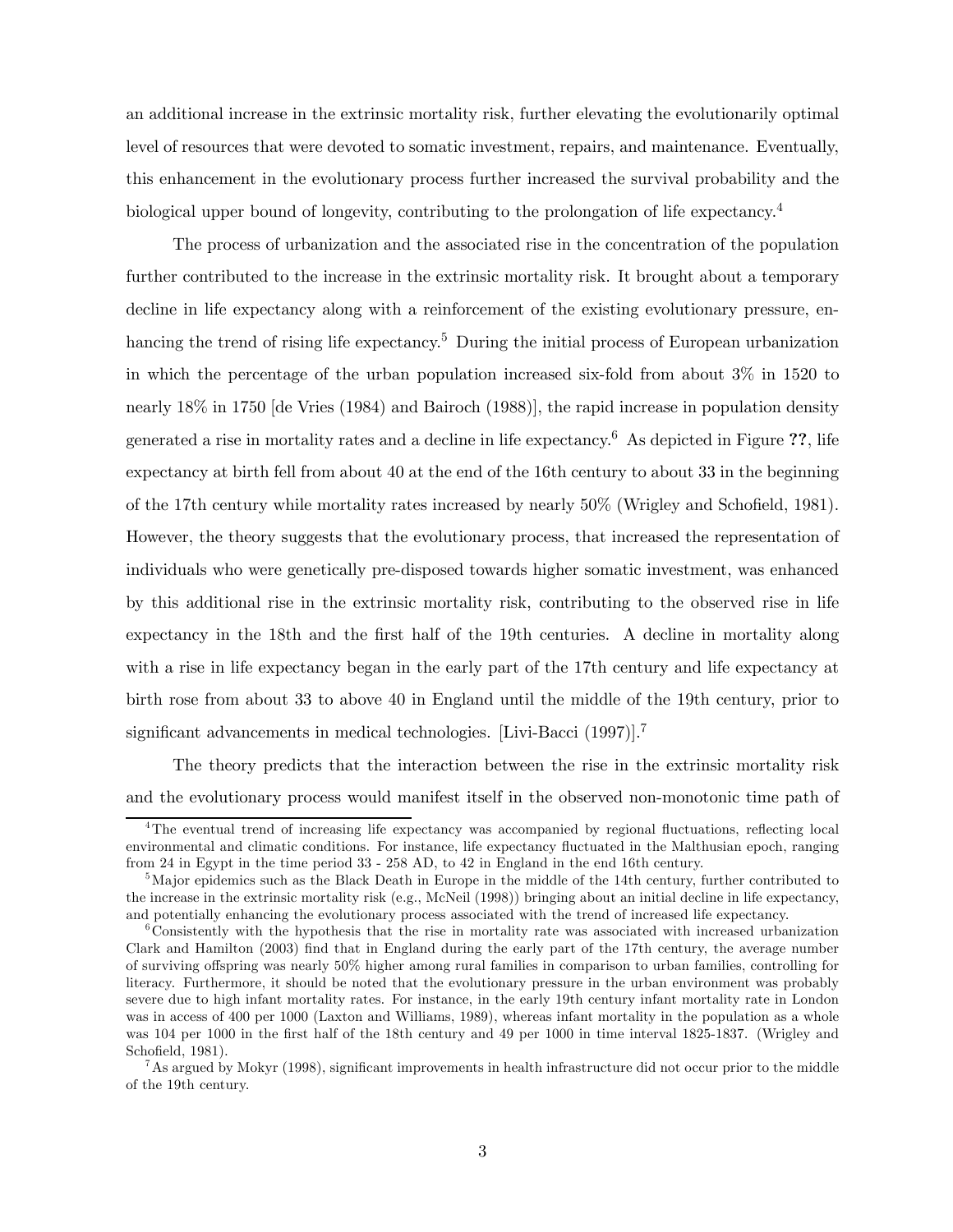

Figure 2: The Non-Monotonic Time Path of Life Expectancy (at birth) in the Course of Early Urbanization: England 1540 -1870. (Source: Wrigley and Schofield, 1981)

life expectancy, provided that the rise in the mortality risk is sufficiently rapid. In the short run  $-$  while the composition of the population remains nearly stationary  $-$  a rise in the mortality risk would reduce life expectancy. However, the evolutionary process that would be triggered by the environmental change, and enhanced by the endogenous process of increased population density, would give rise to an advantage for individuals characterized by higher life expectancy and higher biological upper bound of longevity, increasing their representation in the population. As the composition of the population would shift sufficiently in favor of individuals with higher life expectancy, the population's life expectancy would increase and ultimately it might be higher than the level that existed prior to the increase in the mortality risk. Moreover, a rise in the extrinsic mortality risk would increase the gap between the biological upper bound of longevity and life expectancy, generating the biological infrastructure for a dramatic effect of rapid improvements in health infrastructure and medical technology (and the associated reduction in the extrinsic mortality risk), on the prolongation of life expectancy.

Consistent with the proposed theory, skeletal remains provide evidence for the rise in the extrinsic mortality risk in the pre-Colombian America. Steckel (2004) constructs a health index based on skeletal infections (inflammatory responses to bacterial invasion), iron deficiency anemia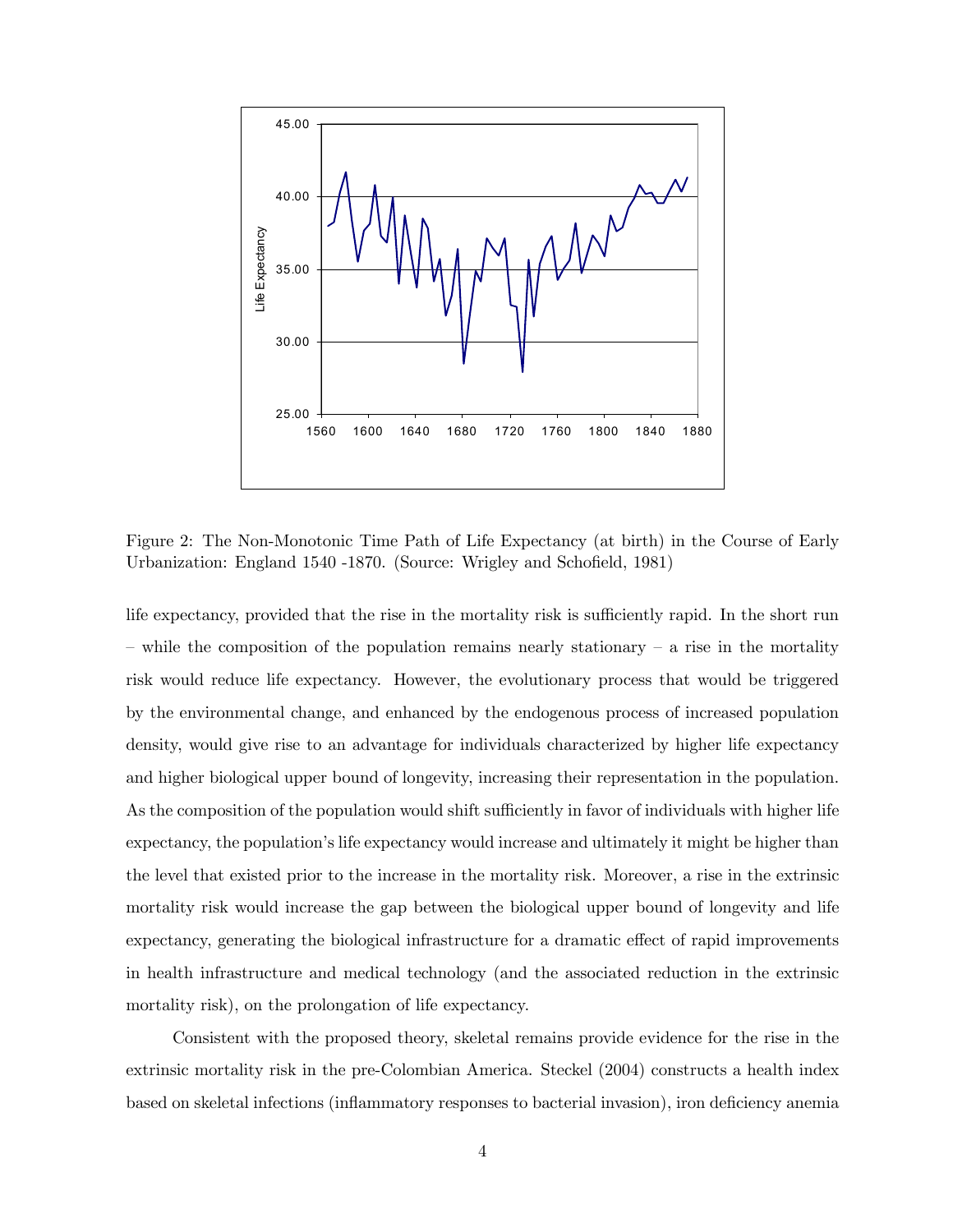(nutritional deprivation, low body weight, chronic diarrhea, parasite infections), dental health, degenerative joint disease (mechanical wear and tear on the joints of the skeleton due to physical activity), enamel hypoplasias (enamel deficiency commonly found in the teeth of people whose early childhood was biologically stressful), and trauma. The health index declined by an average of 2.5 precentage points per millennium, from 6,000 BCE until 1500 CE.

Moreover, evidence suggests that changes in the environment may generate rapid evolutionary processes in the composition of existing genetic traits. In particular, the time period between the Agricultural Revolution and the Industrial Revolution that lasted about 10,000 years is sufficient for significant evolutionary changes in the human population. There are numerous examples of rapid evolutionary changes among various species that were triggered by significant changes in the environment.<sup>8</sup> In particular, evidence establishes that the change in the environment during the Agricultural Revolution generated rapid evolutionary changes in the human population. For instance, lactose tolerance was developed among European and Near Easterners since the domestication of dairy animals in the course of the Agricultural Revolution, whereas in regions that were exposed to dairy animals in later stages a larger proportion of the adult population suffers from lactose intolerance. Furthermore, genetic immunity to malaria provided by the sickle cell trait is prevalent among descendents of Africans whose engagement in agriculture improved the breeding ground for mosquitoes and thereby raised the incidence of malaria, whereas this trait is absent among descendents of nearby populations that have not made the transition to agriculture.9

The research explores the evolution of the distribution of life-history profiles (i.e., the life cycle of somatic investment and its effect on life expectancy)<sup>10</sup> in light of the fundamental tradeoff that exists in nature between investments in somatic maintenance (and thus longevity and future reproduction) and the resources available for current reproduction. Evidence shows that

<sup>&</sup>lt;sup>8</sup>The color change that peppered moths underwent during the 19th century is a classic example of evolution in nature [See Kettlewell 1973]. Before the Industrial Revolution light-colored English peppered moths blended with the lichen-covered bark of trees. By the end of the 19th century a black variant of the moth, first recorded in 1848, became far more prevalent than the lighter varieties in areas in which industrial carbon removed the lichen and changed the background color. Hence, a significant evolutionary change occurred within a time period that correspond to only hundreds of generations. Moreover, evidence from Daphne Major in the Galapagos suggests that significant evolutionary changes in the distribution of traits among Darwin's Finches occurred within few generations due to a major drought [Grant and Grant 1989]. Other evidence, including the dramatic changes in the color patterns of guppies within 15 generations due to changes in the population of predators, are surveyed by Endler [1986].

 $9$ See Livingston [1958], Weisenfeld [1967] and Durham [1982].

 $10$  See Stearns (1992).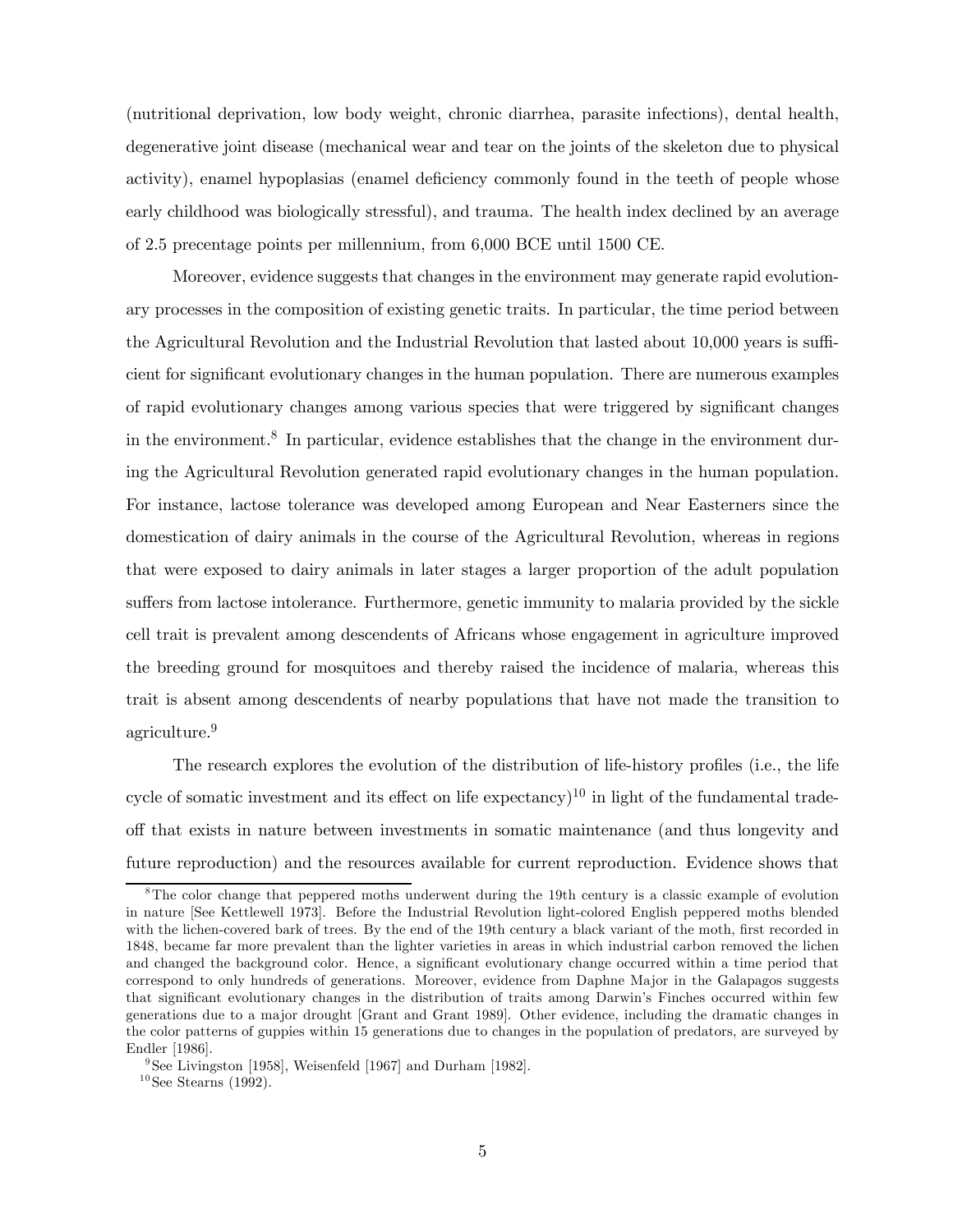the evolved capacity of somatic cells to carry out effective maintenance and repairs (e.g., DNA repairs, accurate gene regulation, tumor suppression, and antioxidants), governs the time taken for damage to accumulate thereby regulating longevity.<sup>11</sup> Experiments and observation in nonhuman species indicate that this trade-off exists.<sup>12</sup> Moreover, using an historical data set from the British aristocracy, Westendorp and Kirkwood (1998) argue that human life histories involve a trade-off between longevity and reproduction.

The theory focuses on the evolutionary process with respect to the trade-off between parental somatic investment in each offspring and the number of offspring that can be supported.<sup>13</sup> Resources that are channeled towards higher somatic investment in each offspring generate higher life expectancy, but limit the number of offspring that can be raised. "Increased bearing is bound to be paid for by less efficient caring" [Dawkins 1989, p. 116]. Thus, there is an evolutionary trade-off, regarding reproduction success, between the life expectancy of each offspring and the number of offspring that can be supported.<sup>14</sup> Similar insights would be obtained if one would have alternatively focused on the evolutionary process with respect to the trade-off between the resources allocated to current parental own somatic investments (and thus life expectancy and future reproduction success) and the resources invested in current parental reproduction.

The probability that an individual would survive to a reproduction age, is affected pos-

 $11$ Evidence at the molecular and cellular levels suggest that longevity is correlated with effort devoted to repair and cellular maintenance. A positive correlation is found among captive mammals between longevity and DNA repair capacity, genomic integrity, and mitochodrial ROS production. Furthermore, cell resistance to external stress is larger among long-lived species. Moreover, it should be noted that long-run adaptations that reduce extrinsic mortality (e.g., larger brains) are generally linked to increased longevity. [Kirkwood (1998)]. These long-run adaptations, however, are not the focus of the current study.

 $12$  See the survey of this evidence by Williams and Day (2003).

 $13$ As is well established in the evolutionary biology literature since the seminal work of Lack [1954], the allocation of resources between offspring 'caring' and 'bearing' is subjected to evolutionary changes. Lack (1954) suggests that clutch sizes (e.g., number of eggs per nest), among owls and other predatory vole-eating birds, for instance, are positively related to food abundance. He argues that the clutch size is selected such that under any feeding conditions fertility rates ensure the maximal reproductive success. Furthermore, Cody [1966] documents the existence of significant differences between clutch sizes of the same bird species on islands and nearby mainland localities of the same latitude. In temperate regions where food is more abundant in the mainland than on islands, the average clutch size is smaller on the islands. For instance, Cyanoramphus novaezelandeae, the average mainland clutch is 6.5 whereas the average in the island is 4.

 $14$ Consistent with the existence of this trade-off, recent molecular and behavioral genetic research across historical and modern data from the United States and Europe suggests that fertility behavior has a significant hereditary component [Rodgers et al. 2001a]. For instance, as established recently by Kohler et al. [1999] and Rodgers et al. [2001b] based on the comparison of fertility rates among identical and fraternal twins born in Denmark during the periods 1870-1910 and 1953-1964, slightly more than one-quarter of the variance in completed fertility is attributable to genetic influence. These findings are consistent with those of Rodgers and Doughty [2000] based on kinship data from the United States.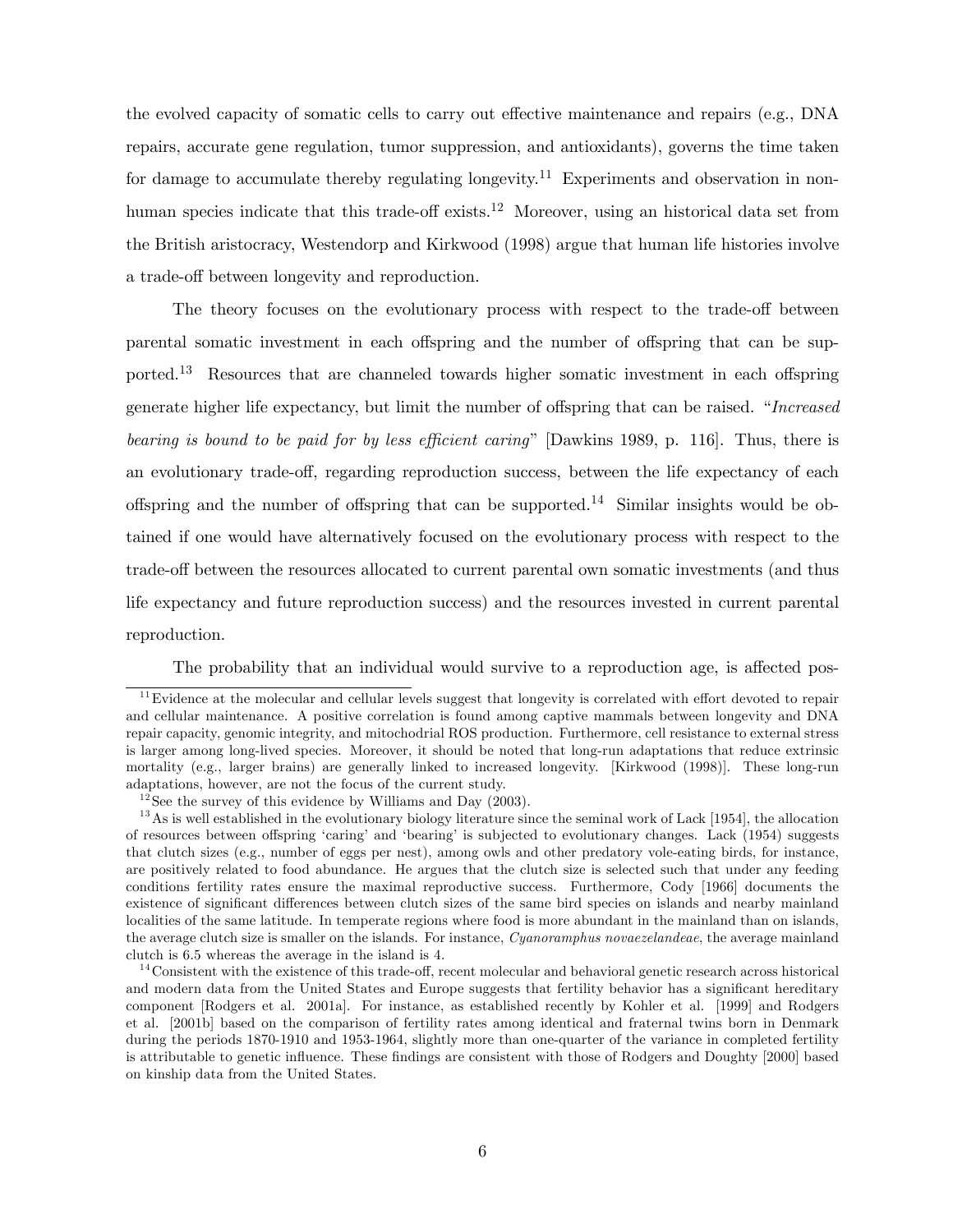itively by the genetically pre-determined somatic investment, and negatively by the extrinsic mortality risk that is associated with socio-environmental characteristics, such as population density. Variations in somatic investment may manifest themselves in genetically pre-determined variations in the length of childhood and therefore in the amount of parental resources that are devoted to each offspring.

A rise in mortality risk triggers a process of natural selection that alters the distribution of types within the population. Nature selects the life-history profile and thereby life expectancy that maximizes reproduction success in any given environment, and the distribution of these hereditary life-history traits evolves over time due to changes in the environment. As long as the adverse effect of population density on the survival probability is lower for individuals who are genetically pre-disposed for higher somatic investment, the evolutionary optimal level of somatic investment is an increasing function of the extrinsic mortality risk. Thus, the evolutionary process within the human population may lead to a reduction in mortality rates and an increase in life expectancy, despite the increase in extrinsic mortality risk.

The theory proposes that individuals who are characterized by low somatic investment and thus low life expectancy have an evolutionary advantage in an environment that is characterized by low population density, whereas those characterized by high somatic investment and thus high life expectancy have an evolutionary advantage in an environment that is characterized by a high population density. Hence, as population density increased in the process of development, increasing the extrinsic mortality risk, the evolutionary advantage shifted from individuals with low somatic investment and thus low life expectancy to those with high somatic investment and high life expectancy. Furthermore, the increase in population density and its interaction with the forces of natural selection induced a non-monotonic time path of life expectancy. As population density increased and the extrinsic mortality risk rised, life expectancy initially declined, as long as the distribution of types in the population did not evolve considerably. Ultimately, however, individuals with higher life expectancy dominated the population and life expectancy increased. Moreover, the biological upper bound of longevity increased, generating the biological infrastructure for the recent prolongation of life expectancy that was brought about by the decline in the extrinsic mortality risk due to improvements in medical technology.<sup>15</sup>

 $15$  In the long-run the decline in the extrinsic mortality risk due to the improvements in medical technology and health infrastructure may reverse the evolutionary process outlined in this research.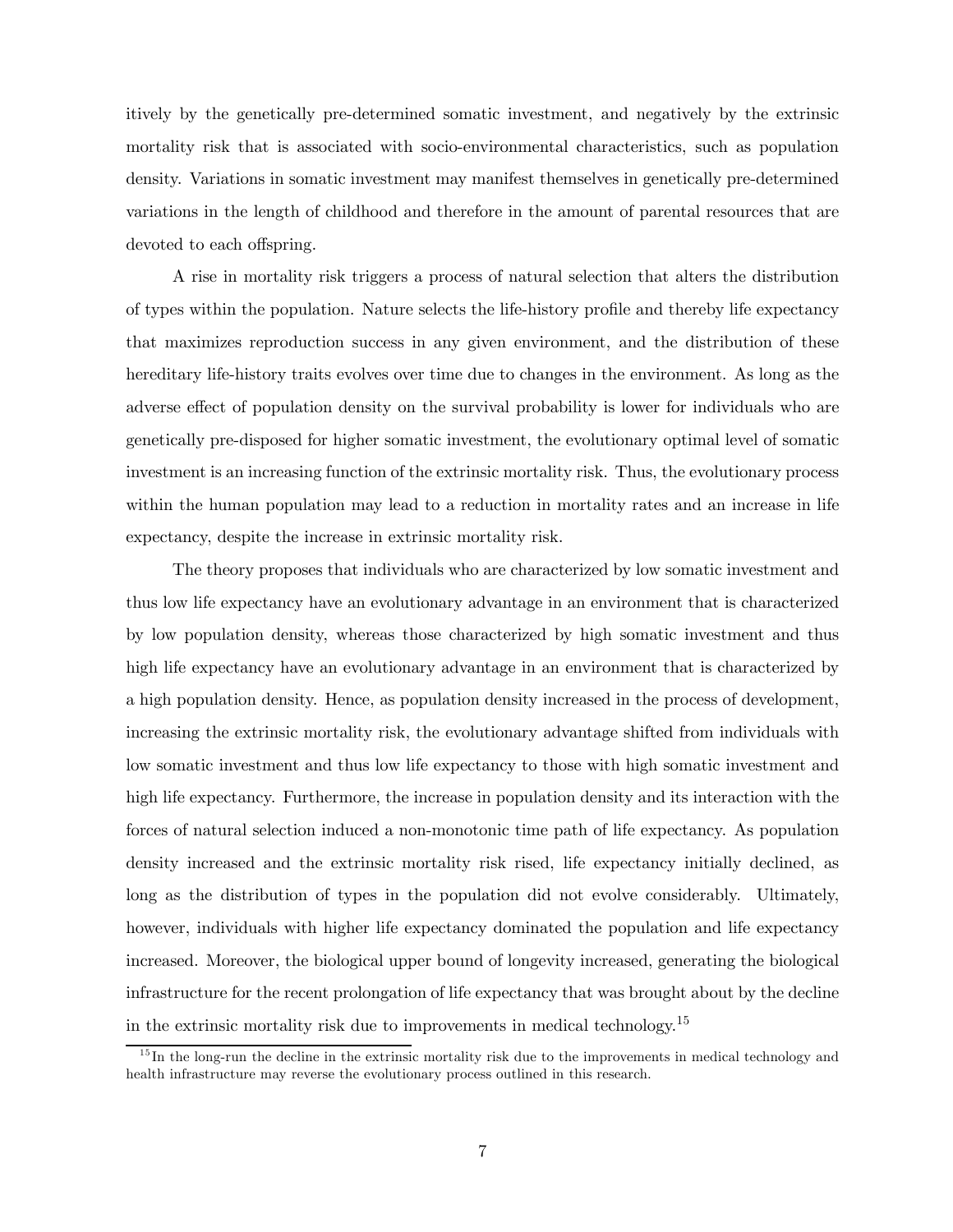## 2 Related Literature

Evolutionary biologists suggest two complementary theories for the evolution of senescence (i.e., persistent decline in the somatic function of an organism with age) and thus of life expectancy based on the premise that selection weakens with age.<sup>16</sup> The *mutation accumulation theory of* aging [Medawar, 1946] suggests that late-acting deleterious mutations have a smaller negative effect on the survival of the genes and aging therefore is an inevitable outcome of the declining force of natural selection in older age. The antagonistic pleiotropy theory [Williams, 1957] suggests that late-activating deleterious genes may be favored by natural selection and may be actively accumulated in population if they have a beneficial reproductive effects in early stages of life. In particular, the disposable soma theory [Kirkwood and Holliday, 1979] examines the optimal allocation of metabolic resources between reproduction and maintenance.

The proposed theory advances the disposable soma theory, exploring the implications of the process of economic development on the evolution of the distribution of life-history profiles (i.e., the life cycle of somatic investment and maintenance) within the human species. The proposed theory demonstrates that if the effect of a rise in the extrinsic mortality risk on the survival probability can be mitigated by an increase in somatic investment, then it would necessarily generate an increase in the (evolutionary optimal) level of somatic investment and may thereby prolong longevity. Most of the literature in evolutionary biology focused on the effect of a rise in the extrinsic mortality rate that cannot be mitigated by an increase somatic investment, arguing therefore that in this type of environment an increase in the extrinsic mortality rate would generate a decline in somatic investment and thereby a decline in life expectancy. Recently, however, in light of a wide range of compelling evidence, it has been recognized that the adverse effect of a rise in extrinsic mortality risk can be counteracted by an increase in somatic investment [Williams and Day  $(2003)$ ].<sup>17</sup>

The implications of the interaction between the process of economic development and human evolution have been explored in recent years.<sup>18</sup> Galor and Moav  $(2002)$  suggest that during

 $16$ An earlier theory that is widely considered among biologists as inconsistent with the evidence is the theory of programmed death (Weismann, 1882). It suggests that aging is beneficial and even necessary at the species level in order to free resources for the younger generation.

 $17$  In particular, Reznick et al. (2004) demonstrates that guppies that were exposed to higher extrinsic mortality risk had lower intrinsic mortality rate.

<sup>&</sup>lt;sup>18</sup>The evolution of a wide range of attributes such as time preference, risk aversion, and altruism, in a *given* economic environment, has been extensively explored in the economic literature, as surveyed by Bowles (1998) and Robson (2001). The dynamics of evolutionary processes is explored as well (e.g., Benaim and Weibull (2003)).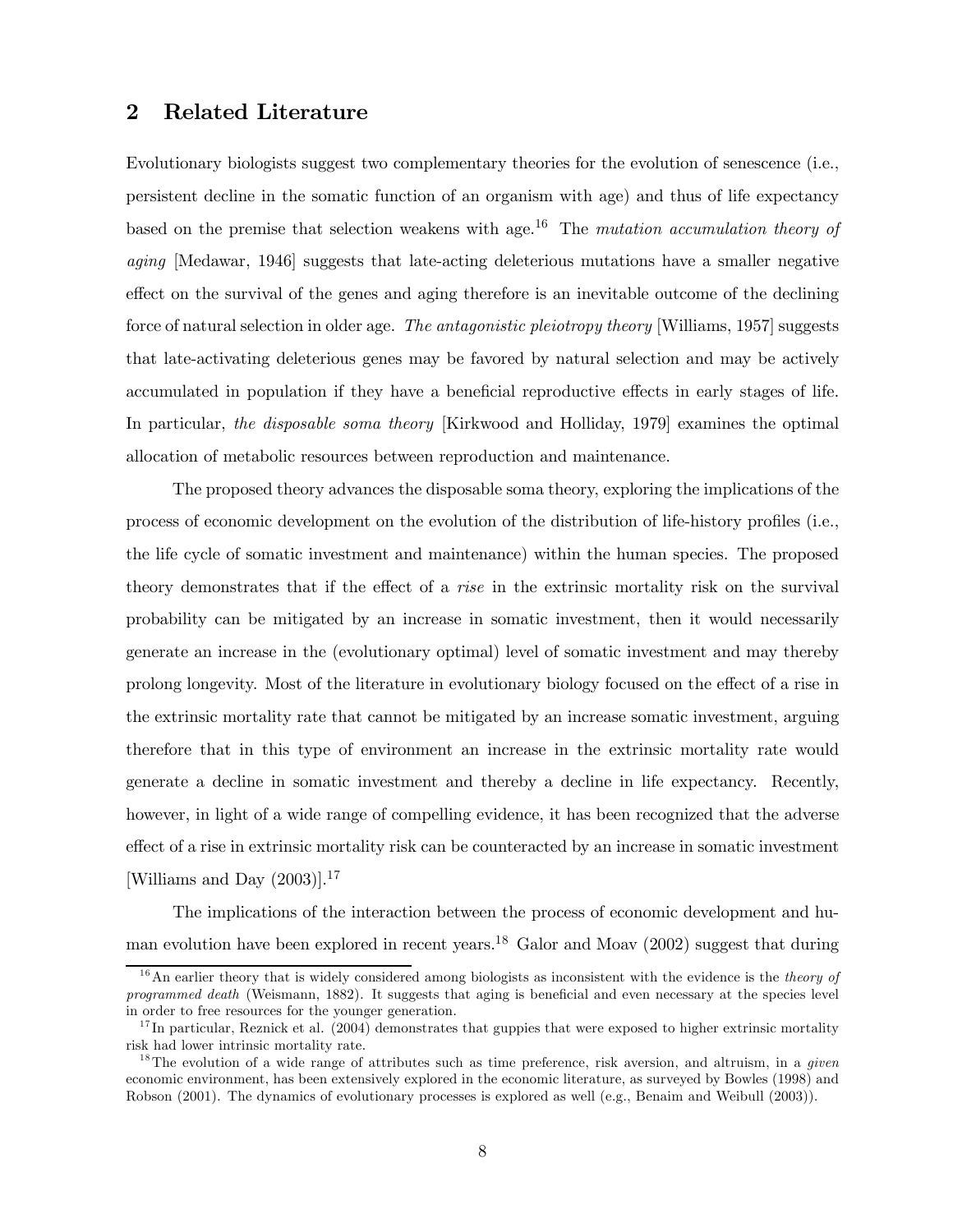the epoch of Malthusian stagnation traits of higher valuation for offspring quality generated an evolutionary advantage and their representation in the population gradually increased. This selection process and its effect on investment in human capital stimulated technological progress and ultimately triggered a reinforcing interaction between investment in human capital and technological progress that brought about the demographic transition and the state of sustained economic growth.19 Ofek (2001) and Saint Paul (2003) examine the effect of the emergence of markets on the evolution of heterogeneity in the human population. Clark and Hamilton (2003) analyze the relationship between the evolution of time preference and the process of development, Lagerlof (2004) examines the evolution of human body size in the process of development, and Borghans, Borghans and ter-Weel (2004) analyze the effect of human cooperation on the evolution of Major Histocompatibility Complex (MHC).<sup>20</sup>

Abstracting from the process of economic development, Robson and Kaplan (2003) examine the evolutionary optimal human brain size and life expectancy in the context of hunter-gatherer societies that were prevalent during the two million years that preceded the Agricultural Revolution.<sup>21</sup> They argue that a *decrease* in the extrinsic mortality risk that was faced by the human population led to an increase in somatic investment leading to larger brain size and higher life expectancy. In contrast to the basic premise of Robson and Kaplan (2003) that the extrinsic mortality risk decreased in the course of human existence, evidence about the rise of population density and the lack of significant improvements in technology prior to the Mesolithic period, suggests in fact that extrinsic mortality risk increased in this era, consistently with the findings of Steckel (2004). For instance, the transition from the Paleolithic period to the Mesolithic huntergatherer economies corresponded to the disappearance of large game animals and the consequent adoption of broad spectrum foraging patterns aimed at a wider array of small animals, seeds, and aquatic foods resulting in a decline in nutrition and thus human health [Cohen (1989), and

 $19$ The theory is applicable for either social or genetic intergenerational transmission of traits. A cultural transmission is likely to be more rapid and may govern some of the observed differences in fertility rates across regions. The interaction between cultural and genetic evolution is explored by Boyd and Richardson (1985) and Cavalli-Sforza and Feldman (1981), and a cultural transmission of preferences is examined by Bisin and Verdier (2000).

<sup>&</sup>lt;sup>20</sup>The Darwinian methodology has been employed in the study of human behavior within the sociobiology literature (e.g., Wilson [1975]) and in a sequence of studies about the evolution of preferences surveyed by Bowles [1998] and Robson [2001], within the economics literature. The focus of these models is fundamentally different. They are primarily designed to explain the determination of preference (e.g., Becker [1976], and Hansson and Stuart [1990]).

 $^{21}$ Similarly, abstracting from the process of economic development, Lee (2003) examines the evolution of life expectancy in light of the effect of Intergenerational transfers, during the post fertility period, on offspring's quality.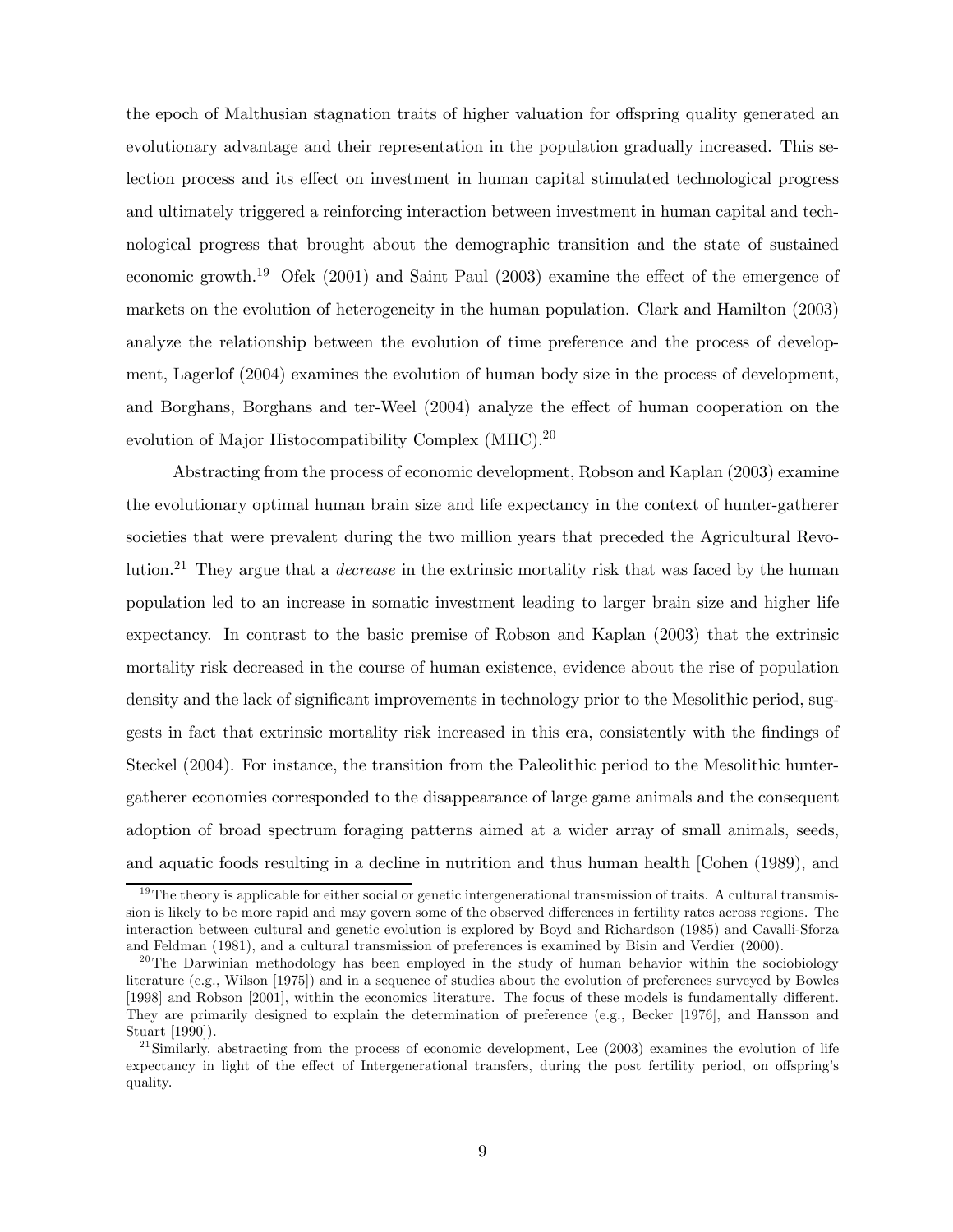Acsa'di and Nemeskeri (1970, p. 169)]. Thus, our theory, in contrast, argues that an increase in the extrinsic mortality risk leads in fact to higher somatic investment, that mitigates the negative effect of the external environment, leading eventually to higher life expectancy. Moreover, the theory offers an explanation for the observed non-monotonic evolution of life expectancy in the context of the Agricultural Revolution as well as in the urbanization process, despite the apparent increase in the extrinsic mortality risk during these periods of increased population density.

Finally, in contrast to our evolutionary approach to the understanding of the non-monotonic time-path of life expectancy in the last 10,000 year, existing economic theories have focused on the contribution of the advancement of health infrastructure, medical technology and education to the rise in life expectancy in recent centuries, as documented by Fogel (1994) and Mokyr (1998), and explored by Erlich and Lui (1991), Galor and Weil (1999), Boucekkine, de la Croix and Licandro (2003), Cervellati and Sunde (2003), Lagerlof (2003), Hazan and Zoabi (2004), Weisdorf (2004), Weil (2005), Soares (2005), Iyigun (2005) and Strulik (2005).

## 3 The Basic Structure of the Model

Consider an overlapping generations economy in which economic activity is extended over infinite discrete time. The economy consists of a variety of individuals that are distinguished genetically by the resources that they allocate to somatic investment, repair and maintenance, and thereby by their life expectancy. Resources that are channeled towards higher somatic investment of each offspring generate higher life expectancy, but limit the number of offspring that can be raised. Thus, there is an evolutionary trade-off, regarding reproduction success, between the life expectancy of each offspring and the number of offspring that can be supported.

The economy is characterized by a Malthusian environment in which the effect of technological progress on the growth of income per capita is constrained by the increase in the size of the population, whereas population size is constrained by the availability of resources as well as by the technological level. $^{22}$ 

The increase in the size of the population that is facilitated by technological progress generates two adverse effect on future population growth. It reduces future income per capita and thus lowers fertility (the "preventative check") and it increases population density, raising

 $^{22}$ Consistently with the Malthusian theory, Clark and Hamilton (2004) and Botticini and Siow (2005) provide evidence that in pre-industrial society wealthier families had more surviving children, and Kelly (2004) provides evidence at the macro level regarding the effect of wages on population growth.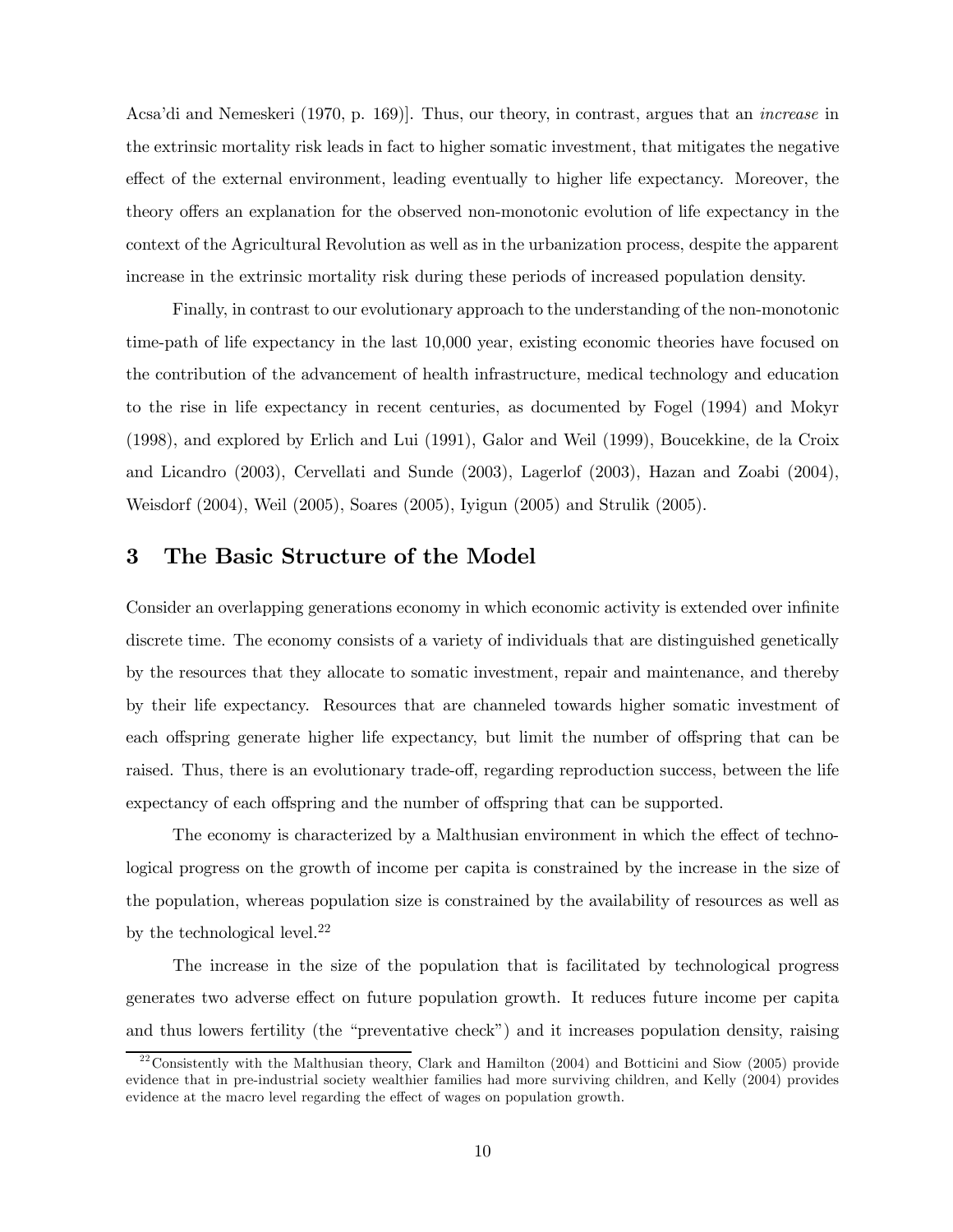mortality rates (the "positive check"). However, this rise in mortality risk triggers a process of natural selection that alters the distribution of types within the population. Nature selects the life-history profile (i.e., the life cycle of somatic investment) and thereby life expectancy that maximizes reproduction success, in any given environment and the distribution of these hereditary life-history traits evolves over time due to changes in the environment that are induced by increases in population density. Thus, the evolutionary process within the human population may lead to a reduction in mortality rates and an increase in life expectancy, despite the increase in extrinsic mortality risk that is associated with the rise in population density.

#### 3.1 Individuals

In each period a new generation of individuals is born. Reproduction is a-sexual and each individual is therefore born to a single parent.<sup>23</sup> Individuals are ex-ante identical in all respects except for the genetic variation in somatic investment and the associated life expectancy. Individuals may live for either one period (childhood) or two periods (childhood and adulthood), i.e., children are subjected to a mortality risk that may prevent them from reaching adulthood. In their childhood, individuals consume part of their parental income. Those who survive and reach adulthood, work and allocate their income to consumption and child rearing.

#### 3.1.1 Somatic Investment, Extrinsic Mortality, and Life Expectancy

The survival probability of individuals depends upon their somatic investment and the extrinsic mortality risk that characterizes the environment in which they live. Individuals are distinguished by the resources that they allocate to somatic investment, repair, and maintenance, and thereby by their life expectancy. Individuals that are characterized by a higher, genetically predetermined, somatic investment generate higher life expectancy. Variations in somatic investment may manifest themselves in genetically pre-determined variations in the length of childhood and therefore in the amount of parental resources that are devoted to each offspring. For simplicity, it is assumed that the somatic investment of individual of type i during childhood is  $\mu^{i}$ .<sup>24</sup> This genetic trait is transmitted from parent to offspring of type i with probability  $\rho \to 1$ .

 $^{23}$ The modeling of sexual reproduction would cluter the analysis, but would not alter the basic hypothesis.

 $24$ Clearly, the level of somatic investment of a given type may reflect a rigid component that is unaffected by the environment, as well as a flexible one that may react to the existing environment and individual choice. Although the model abstracts from the existence of flexible components, as would become apparent the qualitative analysis would not be affected if a flexible component would be integrated into the analysis.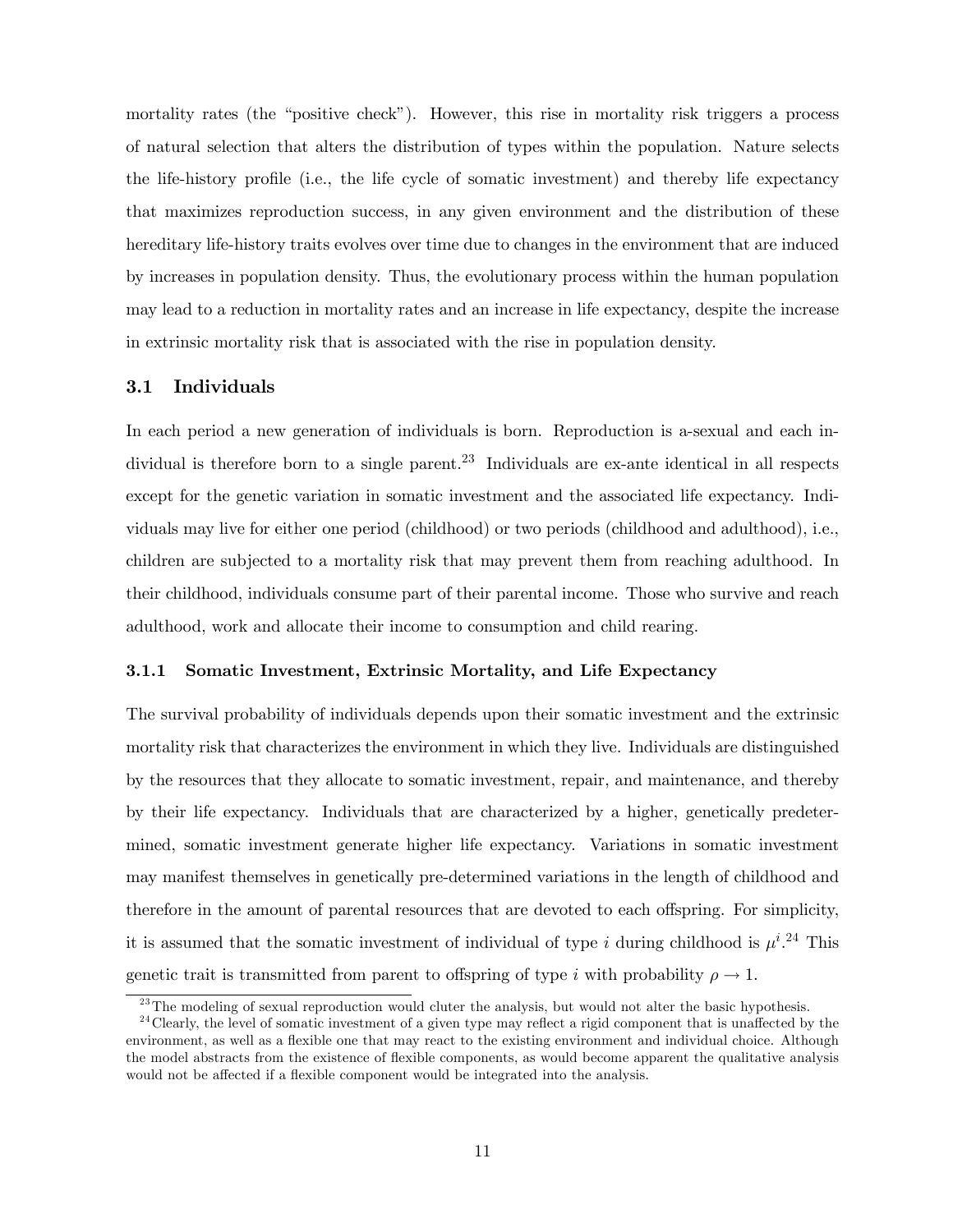The survival probability of each type of individual depends upon the extrinsic mortality risk that is associated with the environment and the individual's genetically pre-determined somatic investment. The extrinsic mortality risk,  $x_t$ , is positively affected by population density, as reflected by the population size,  $L_t$ , and negatively by a variable,  $S$ , that capture the level of health infrastructure, as well as environmental, social, and technological attributes,<sup>25</sup>

$$
x_t = x(L_t; S). \tag{1}
$$

Population density has an adverse effect on the survival probability only beyond a critical level  $\bar{L}(S)$ , i.e.,

$$
dx_t/dL_t \begin{cases} = 0 & if \quad L_t \le \bar{L}(S) \\ > 0 & if \quad L_t > \bar{L}(S), \end{cases}
$$
 (2)

and  $\lim_{L_t\to\infty}x(L_t;S)=1$ .

The probability that individual of type i of generation t would survive to adulthood,  $P_t^i$ , is affected positively by the genetically pre-determined somatic investment in childhood,  $\mu^{i}$ , and negatively by an index,  $x_t \in [0, 1]$ , that captures the extrinsic mortality risk;

$$
P_t^i = P(\mu^i, x_t). \tag{3}
$$

Thus, the life expectancy of individual of type *i* of generation *t*,  $E_t^i = 1 + P_t^i$ , is affected positively by the genetically pre-determined somatic investment in childhood,  $\mu^{i}$ , and negatively by the extrinsic mortality risk,  $x_t$ ;

$$
E_t^i = E(P(\mu^i, x_t)).
$$
\n(4)

The biological upper bound on life expectancy for individual of type i,  $E_{\text{max}}^i$ , is reached when the extrinsic mortality risk is equal to zero, i.e.,

$$
E_{\text{max}}^i = E(P(\mu^i, 0)).\tag{5}
$$

Individuals whose genetically determined somatic investment is below a threshold  $\bar{\mu}(x_t)$ would not survive and their type would become extinct. That is,

 $25$ Variations in socioeconomic organizations (e.g., hunter-gatherers, agricultural society, urban society) may alter the relationship between population size and "effective" population density. In particular, the transitions from a hunter gatherer society to an agricultural one and from a rural society to an urban one increase the effective population density (for a given population size) and thus the extrinsic mortality risk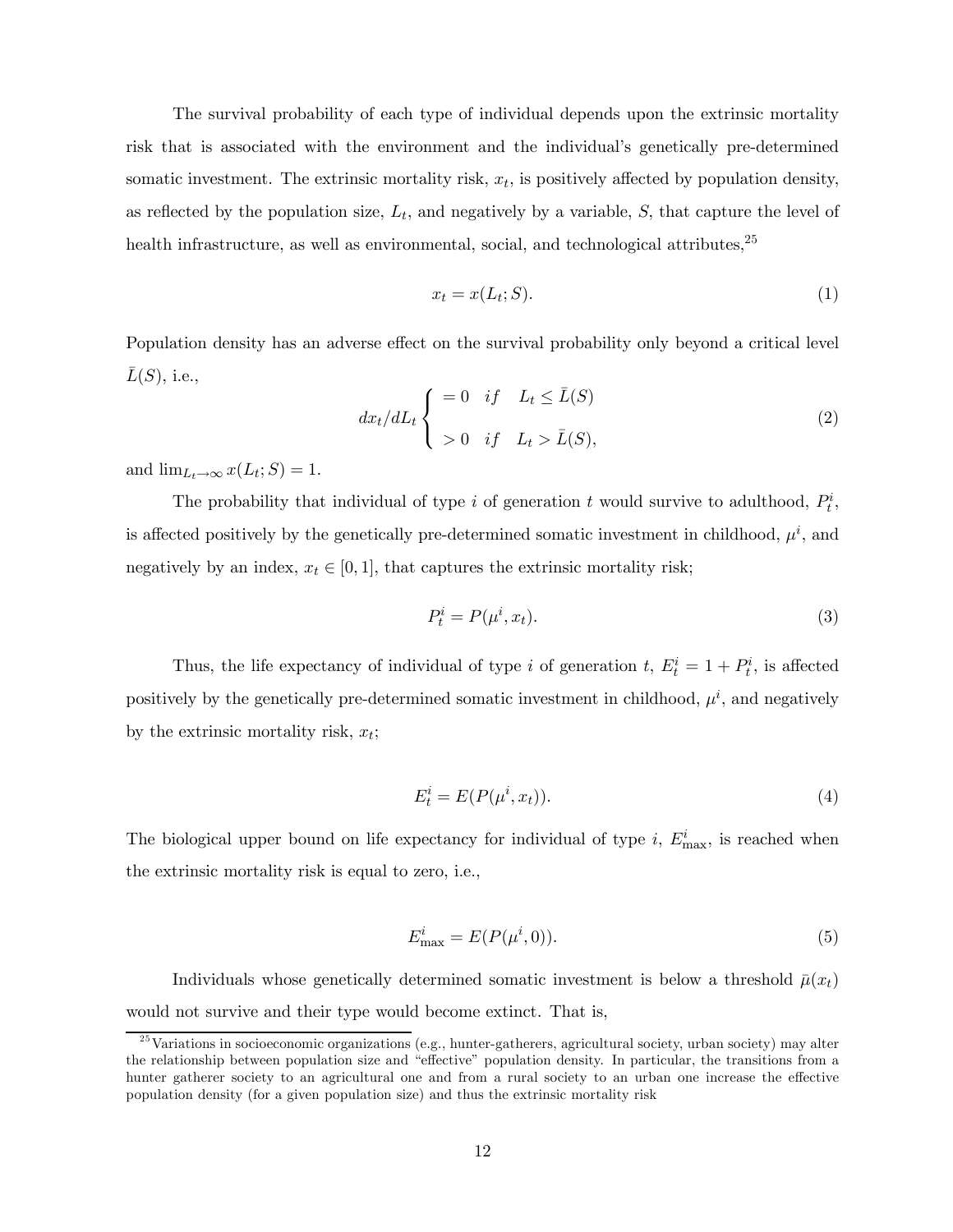$$
P_t^i = P(\mu^i, x_t) \begin{cases} > 0 \quad \text{if} \quad \mu^i > \bar{\mu}(x_t) \\ & = 0 \quad \text{if} \quad \mu^i \le \bar{\mu}(x_t), \end{cases} \tag{6}
$$

where for all  $x_t \in [0,1]$ ,  $\bar{\mu}(x_t) > 0$ . Moreover, for  $\mu^i > \bar{\mu}(x_t)$ ,  $P_{\mu}(\mu^i, x_t) > 0$ ,  $P_{\mu\mu}(\mu^i, x_t) < 0$ ,  $P_x(\mu^i, x_t) \leq 0$  and

(a) the threshold level of somatic investment below which individuals do not survive,  $\bar{\mu}(x_t)$ , increases with the harshness of the environment, i.e.,

$$
\bar{\mu}'(x_t) > 0; \tag{A1}
$$

(b) the adverse effect of population density on the survival probability is (weakly) lower for individuals who are genetically pre-disposed for higher somatic investment and somatic investment increases the probability of survival in decreasing rates, i.e.,

$$
P_{x\mu}(\mu^i, x_t) \ge 0 \qquad \text{for } \mu^i > \bar{\mu}(x_t); \tag{A2}
$$

(c) the elasticity,  $\eta_{P_\mu,\mu^i}$ , of the effect of somatic investment on the survival probability,  $P_\mu(\mu^i, x_t)$ , with respect to somatic investment,  $\mu^{i}$ , is smaller than one in absolute value (i.e. an increase in somatic investment,  $\mu^{i}$  generates less than a proportional decrease in the effect of somatic investment on the survival probability,  $P_{\mu}(\mu^i, x_t)$ .<sup>26</sup>

$$
\eta_{P_{\mu},\mu^{i}} \equiv \left| \frac{P_{\mu\mu}(\mu^{i}, x_{t})\mu^{i}}{P_{\mu}(\mu^{i}, x_{t})} \right| < 1 \qquad \text{for } \mu^{i} > \bar{\mu}(x_{t}). \tag{A3}
$$

#### 3.1.2 Fertility Across Types

Consistent with the Darwinian theory, preferences (of each adult individual) are defined over their own consumption and the expected number of their offspring who would reach the reproduction age.<sup>27</sup> Preferences are identical across types and generations. The preferences of each individual of type  $i$  of the adult generation in period  $t$  are represented by the utility function

$$
u_t^i = (1 - \beta) \ln c_t^i + \beta \ln P_t^i n_t^i; \qquad \beta \in (0, 1), \tag{7}
$$

where  $c_t^i$  is the consumption of individual of type i of the adult generation t and  $P^i n_t^i$  is the expected number of the individual's surviving offspring.28

<sup>26</sup>That is, for  $\mu^i > \bar{\mu}(L_t)$ , the survival probability  $P(\mu^i, L_t)$  is only "moderately" strictly concave function of  $\mu^i$ .

<sup>&</sup>lt;sup>27</sup> Consistent with the Darwinian theory, therefore, individuals are implicitly assumed to be risk neutral with respect to the number of offspring (See Robson (2002)).

 $^{28}$  Although parental preferences are defined over the number of surviving offspring they cannot affect the survival probability of each offspring (i.e., the level of somatic investment in each offspring reflects fundamental biological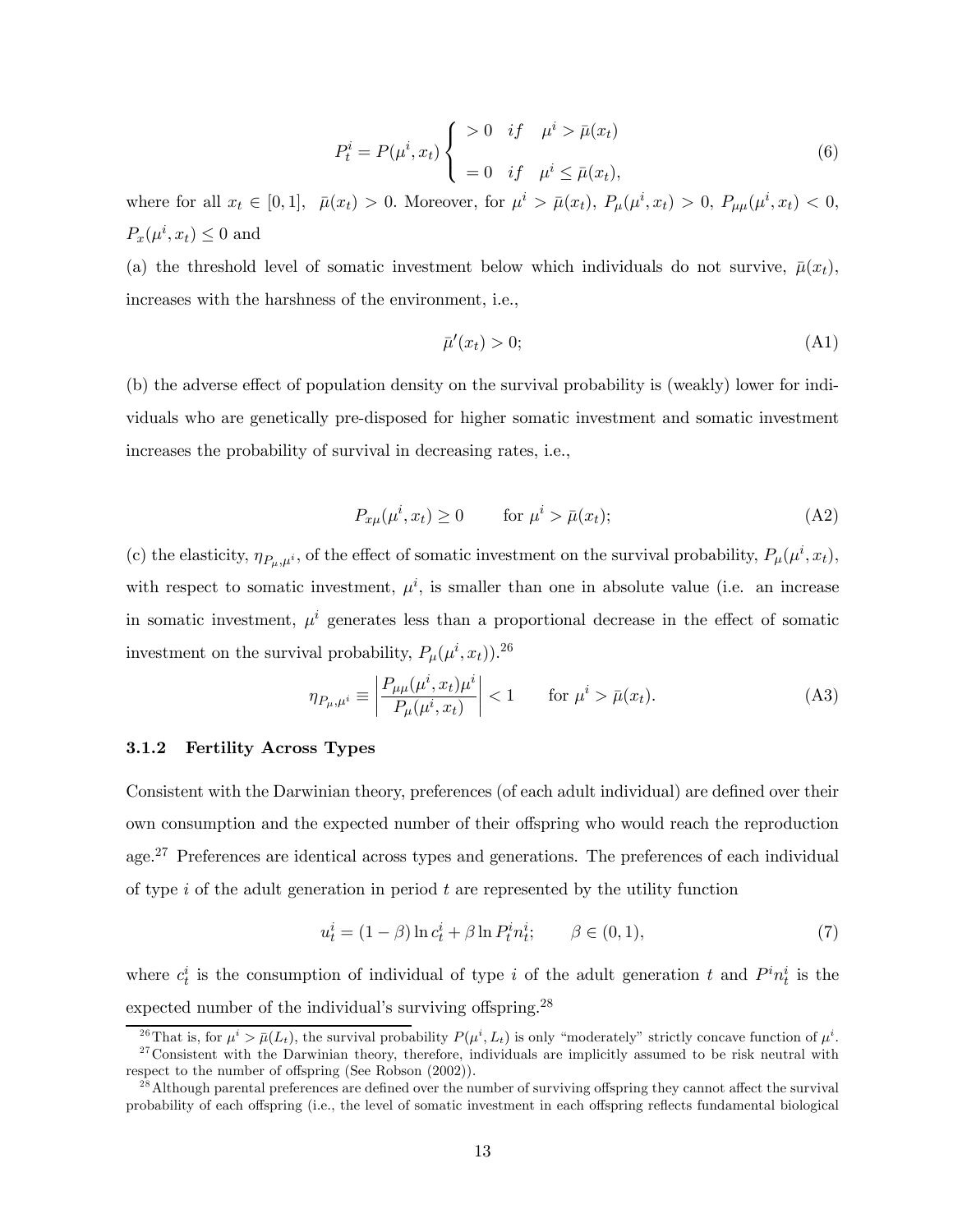These preferences capture the most fundamental trade-offs that exist in nature. Namely, the trade-off between resources allocated to the parent and to the offspring,<sup>29</sup> and the trade-off between the number of offspring and resources allocated to assure the survival of each offspring.

Individuals of all types who are born in period  $t - 1$  and survive to the second period of life, generate an income of  $y_t$ . Consistent with the determinants of income in a Malthusian environment (Malthus (1798)) that is characterized by scarcity of land, individuals' income,  $y_t$ is affected positively by the technological level,  $A_t$ , and negatively by the size of the working age population,  $L_t$ . In particular, income per worker is<sup>30</sup>

$$
y_t = (A_t/L_t)^\alpha \equiv y(A_t, L_t). \tag{8}
$$

Given their preference, individuals' income,  $y_t$ , is allocated between consumption and child rearing. In particular, members of type i of the adult generation t divide their income,  $y_t$ , between consumption,  $c_t^i$ , and the cost associated with raising  $n_t^i$  children of type i,  $\mu^i n_t^i$ , where  $\mu^{i}$  is the somatic investment of an individual of type i during childhood. The budget constraint of individuals of type i in the second period of life is therefore<sup>31</sup>

$$
\mu^i n_t^i + c_t^i \le y_t. \tag{9}
$$

Members of type  $i$  of the adult generation  $t$  choose the number of their children and their own consumption, so as to maximize their utility function subject to the budget constraint. Hence, the number of children of individual of type  $i$  in period  $t$  is

$$
n_t^i = \beta y_t / \mu^i. \tag{10}
$$

Thus, consistent with the fundamental feature of the Malthusian environment - the environment that is at the center of the theory - the number of children is an increasing function of parental

needs that cannot be altered by parental choice.) The introduction of an additional component of somatic investment that reflects parental choice would not alter the qualitative analysis, as long as the offspring genetic make-up plays a significant role in the determination of the survival probability.

 $^{29}$ Resources allocated to parental consumption may be viewed as a force that raises parental productivity and resistance to adverse shocks (e.g., famine and disease), generating a positive effect on the fitness of the parent and the survival of the lineage. This positive effect, however, is counterbalanced by the implied reduction in resources allocated to the offspring, generating a negative effect on the survival of the lineage. For simplicity, the parent is not subjected to a subsistence consumption constraint.

<sup>&</sup>lt;sup>30</sup>This formulation of income per capita is consistent with an aggregate production function of the form  $Y_t = L_t^{1-\alpha}$  $(A_tT)^{\alpha}$ , where T is a stock of (free) land that is normalized to 1.

 $3<sup>1</sup>$  If some non-surviving children will parish in the beginning of the childhood period, rather than in the end, as it is currently assumed, no qualitative change will occur. The cost of those non-surviving children will be zero, and therefore,  $n_t^i$  will stand for the number of surviving children that completed their childhood period. Furthermore, the incorporation of time as well as real resources as inputs in the production of offspring would not affect the analysis qualitatively, as shown in the next footnote.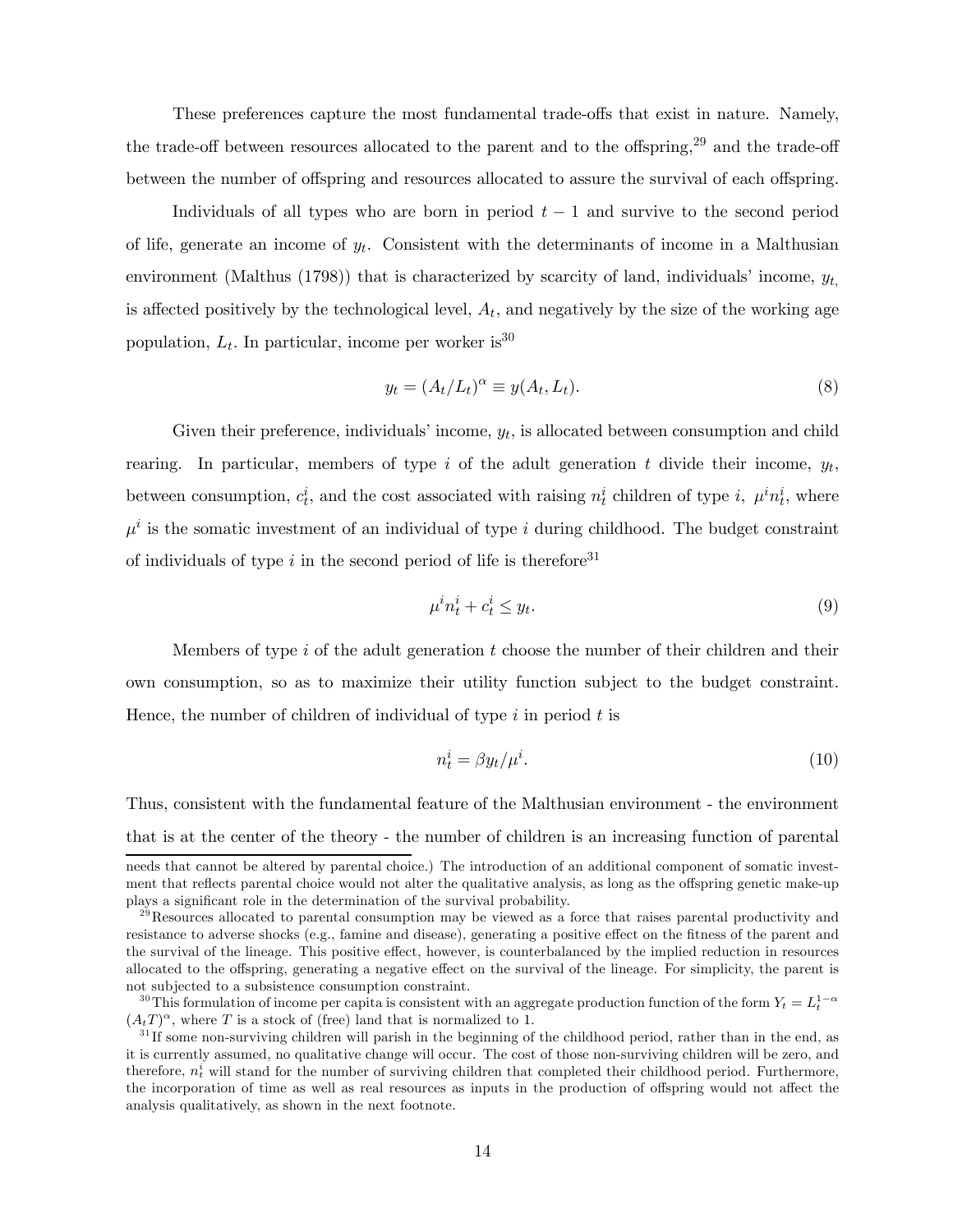income.32 In addition, the number of children is lower among types that require a larger somatic investment.

#### 3.2 Evolutionary Optimal Life Expectancy in a Stationary Environment

This section examines the individual type that has an evolutionary advantage (i.e., the largest number of surviving offspring) in a given environment,  $x_t$ . This type will dominate the population in the long run, provided that the environment will remain stationary.

Let,  $\mu_t^*$ , be the genetically determined level of somatic investment that, given the individual resource constraint (10), will generate the largest number of surviving offspring,  $P(\mu^i, x_t) n_t^i$ , and let  $P_t^* = P(\mu_t^*, x_t)$  be the evolutionary optimal level of life expectancy. It follows that

$$
\mu_t^* = \underset{\text{s.t.}}{\arg \max} P(\mu^i, x_t) n_t^i
$$
\n
$$
\mu_t^* = \beta y_t / \mu^i
$$
\n(11)

**Lemma 1** The genetically determined level of somatic investment,  $\mu_t^*$ , that generates the largest number of surviving offspring, is a unique single-valued function of the environment,  $x_t$ :

$$
\mu_t^* = \mu^*(x_t) > \bar{\mu}(x_t),
$$

and the evolutionary optimal level of life expectancy,  $E_t^*$ , is therefore

$$
E_t^* = E(P(\mu^*(x_t), x_t))
$$

**Proof.** Since  $P_t^i = P(\mu^i, x_t) = 0$  for  $\mu^i \leq \bar{\mu}(x_t)$ , it follows that  $\mu^*(x_t) > \bar{\mu}(x_t)$ . Further, as follows from the first order conditions for the maximization problem (11), for  $\mu^*(x_t) > \bar{\mu}(x_t)$ ,

$$
F(\mu_t^*, x_t) \equiv P_\mu(\mu_t^*, x_t)\mu_t^* - P(\mu_t^*, x_t) = 0.
$$
\n(12)

Hence, since  $F_{\mu}(\mu_t^*, x_t) = P_{\mu\mu}(\mu_t^*, x_t) \mu_t^* \neq 0$ , the lemma follows from the *Implicit Function* Theorem and the definition of life expectancy.  $\Box$ 

 $32$  See for instance, Boyer (1989) and Clark and Hamilton (2003). The positive effect of the parental income on the number of children, regardless of the level of income, reflects the assumption that child rearing is associated with a real cost, without any time cost. If a time cost would be added, it would generate the Malthusian structure in low levels of income but fertility rates will be bounded in a higher level of income. In particular, let  $\tau^i$  be the time cost associated with an offspring of parent of type *i*. Individual i's budget constraint would become  $n_t^i(y_t\tau^i + \mu^i) + c_t^i \leq y_t$ and the optimization would imply that  $n_t^i = \beta y_t/(\tau^i y_t + \mu^i)$ . Hence, as in the formulation without a time cost, the number of children is an increasing function of income and a decreasing function of somatic investment. However, under this specification, the number of children is a strictly concave function of income, bounded from above by  $\beta/\tau^i.$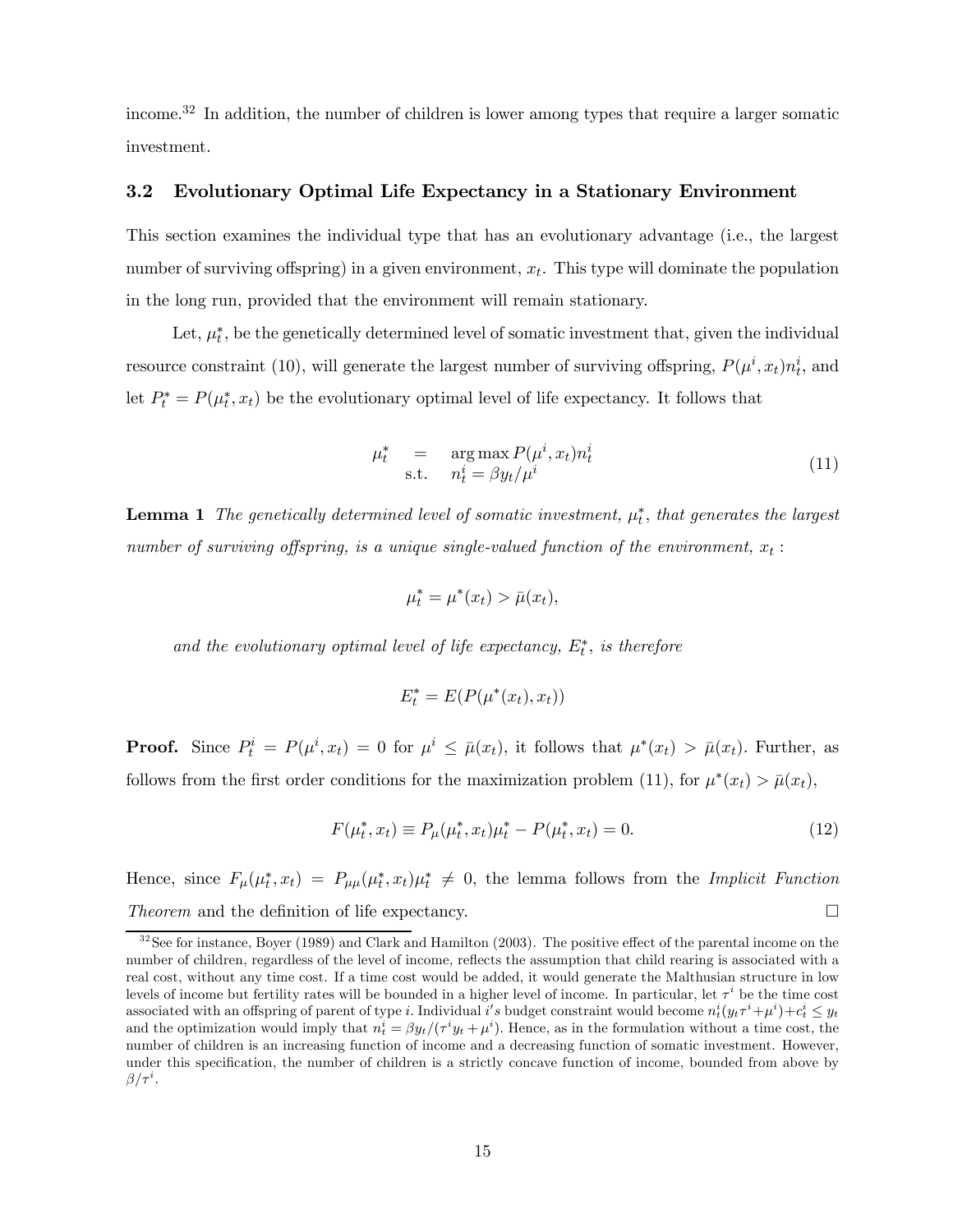As follows from (12), the evolutionary optimal level of somatic investment,  $\mu^*(x_t)$ , depicted in Figure 3, is given by the unique tangency point between the function  $P(\mu^i, x_t)$  and a ray from the origin.

Proposition 1 As depicted in Figure 3,

• Under A1 and A2, the evolutionary optimal level of somatic investment is an increasing function of the extrinsic mortality risk, i.e.,

$$
\mu^{*'}(x_t) > 0.
$$

• Under A1-A3, the evolutionary optimal level of life expectancy is an increasing function of the extrinsic mortality risk, i.e.,

$$
\frac{dE(P(\mu^*(x_t), x_t))}{dx_t} > 0.
$$

• Under A1-A2, the evolutionary optimal biological upper bound of life expectancy is an increasing function of the extrinsic mortality risk, i.e.,

$$
\frac{dE(P(\mu^*(x_t),0))}{dx_t} > 0.
$$

Proof. See Appendix.<sup>33</sup>

The evolutionary optimal level of somatic investment is an increasing function of the extrinsic mortality risk since the threshold level of somatic investment that permits survival is an increasing function of the extrinsic mortality risk (Figure 3). As long as the adverse effect of population density on the survival probability is (weakly) lower for individuals who are genetically pre-disposed for higher somatic investment (i.e., as long as  $(A2)$ ) is satisfied), the increase in the minimal somatic investment,  $\bar{\mu}(x_t)$ , that is associated with a transition to a harsher environment, implies that the evolutionary optimal investment in each offspring is larger (i.e., the tangency

$$
P(\mu^i, x_t) \begin{cases} 0 & \text{for } \mu^i \leq x_t \\ (\mu^i - x_t)^{1/2} & \text{for } \mu^i \in (x_t, x_t + 1) \\ 1 & \text{for } \mu^i > x_t + 1 \end{cases}
$$

for  $x \in (0,1)$ , then

$$
\mu^*(x_t) = 2x_t
$$
  

$$
P_t^* = x_t^{1/2},
$$

and  $\mu^{*'}(x_t) > 0$  and  $dP(\mu^{*}(x_t), x_t)/dx_t > 0$ .

 $33$ For instance, if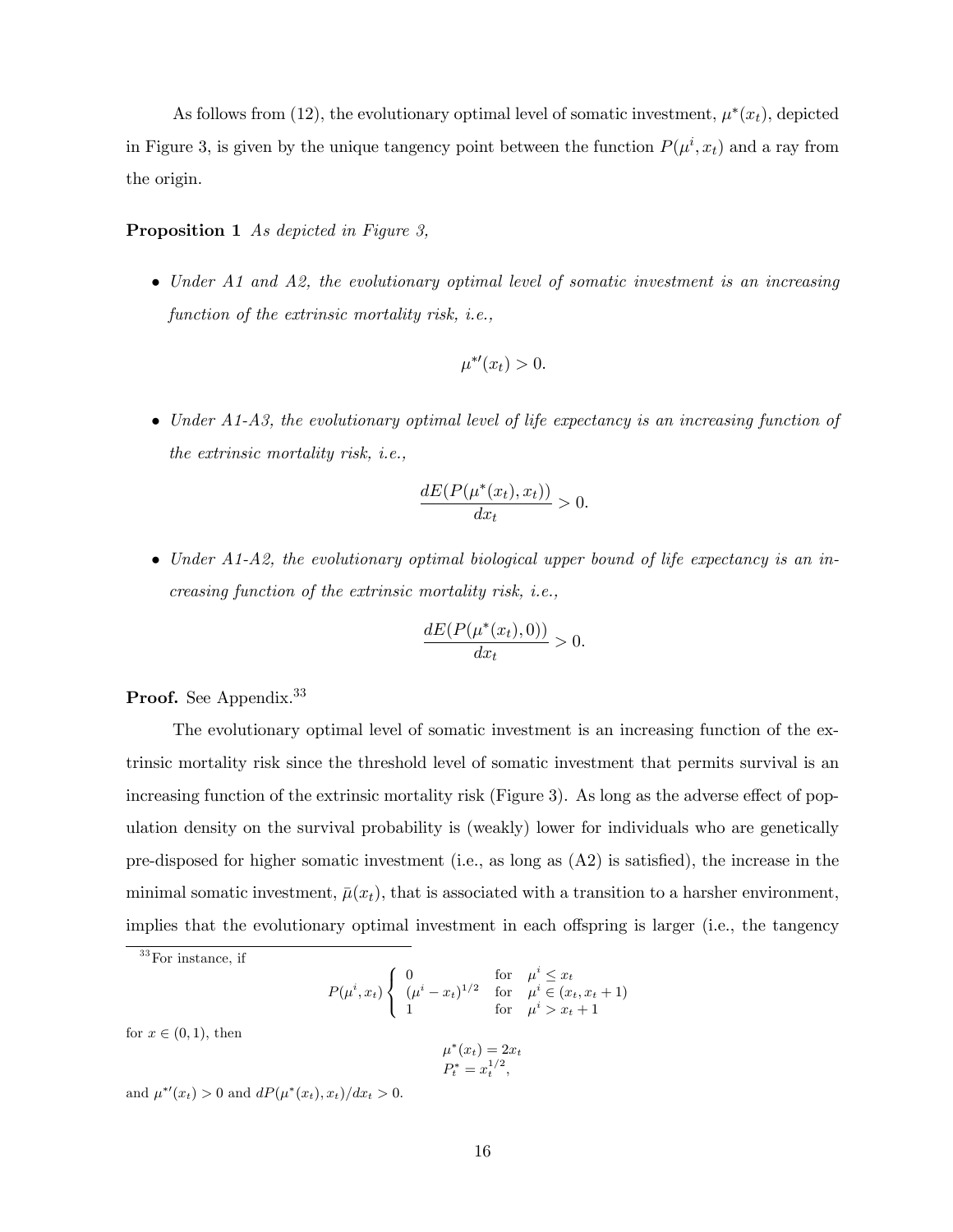between the function  $P(\mu^i, x_t)$  and a ray from the origin in Figure 3, would necessarily occur at a higher level of  $\mu$ ).<sup>34</sup>

The evolutionary optimal level of life expectancy is an increasing function of the extrinsic mortality risk if an increase in somatic investment,  $\mu^{i}$  generates less than a proportional decrease in the effect of somatic investment on the survival probability,  $P_{\mu}(\mu^i, x_t)$  (i.e., if (A3) is satisfied).<sup>35</sup>

The evolutionary optimal biological upper bound of life expectancy is an increasing function of the extrinsic mortality risk since the evolutionary optimal level of level of somatic investment is an increasing function of the extrinsic mortality risk and higher somatic investment has a positive effect on the survival probability.



Figure 3: Evolutionary optimal levels of somatic investment and survival probability for different levels of extrinsic mortality risk, where  $x'_t > x_t$ 

It follows from Lemma 1 and Proposition 1 that an increase in the extrinsic mortality risk will induce a process of natural selection that will gradually increase somatic investment, life expectancy and the biological upper bound of life expectancy. Once this evolutionary process will complete its course, a rapid improvement in the health infrastructure that would decrease the extrinsic mortality risk will generate an additional significant improvement in life expectancy (prior to the reversal in the evolutionary process).

 $34$ For instance, if in contrast to  $(A2)$ , the extrinsic component of the survival rate is independent of somatic investment, i.e., the survival probability to adulthood  $P(\mu, x) = p(\mu)(1-x)$ , then  $P_{\mu x} = -p_{\mu} < 0$  and the optimal somatic investment is negatively affected by the extrinsic mortality risk.

 $35$ It should be noted that (A3) is a sufficient but not a necessary condition, as is apparent from the example in footnote 29.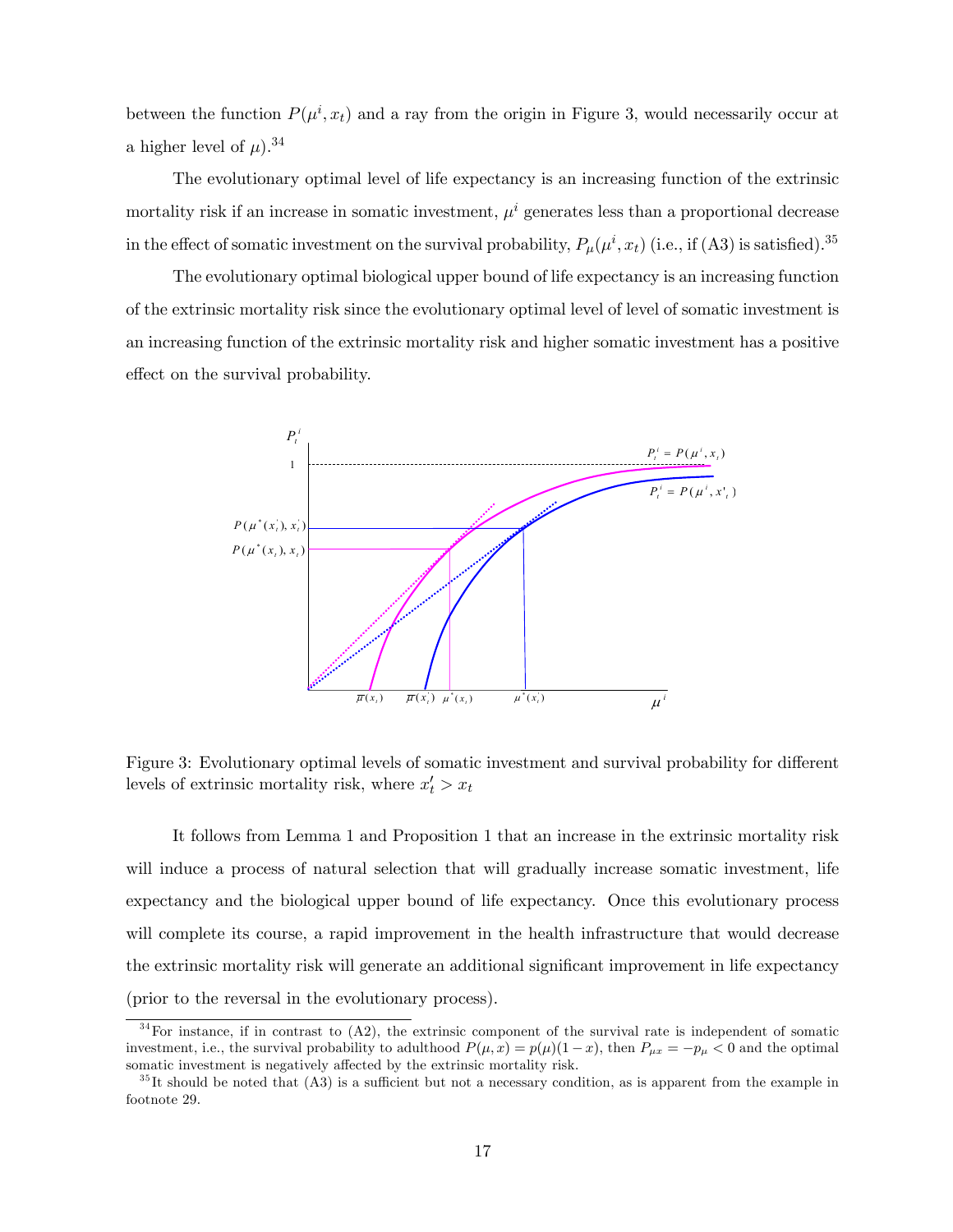Thus, the gradual rise in population density in the process of development since the agricultural revolution, increased the extrinsic mortality risk that was faced by the human population and therefore triggered a gradual increase in life expectancy. Moreover, the biological upper bound of longevity increased, generating the biological infrastructure for the recent prolongation of life expectancy that was brought about by the decline in the extrinsic mortality risk due to improvements in medical technology.

## 4 The Dynamics of Population, Technology and Life Expectancy

This section examines the interaction between population growth, technological change and the evolution of life expectancy in a Malthusian economy. It analyzes the effect of the Malthusian feedback between technological progress and population growth, and the associated increase in population density and extrinsic mortality, on somatic investment, life expectancy, until the recent improvements in medical technology that were associate with the escape from the Malthusian epoch.

#### 4.1 The Evolution in the Distribution of Types

Consider an economy in period 0. Consistent with the observation that population density prior to the Agricultural Revolution is rather low and has a negligible effect on the spread of infectious diseases, it is assumed that population density prior to the Agricultural Revolution was below the threshold  $\bar{L} = \bar{L}(S)$ , above which an increase in population increases the extrinsic mortality risk, and the index of environmental effect on the survival probability is constant at a level  $x = 0.36$ Hence, as follows from Lemma 1, the economy in period 0 is dominated by an individual whose somatic investment is  $\mu^*(0)$ .

#### 4.1.1 Somatic Investment and Survival Probability Across Types

Suppose that  $\mu^*(0)$  is the somatic investment of individual of type b, i..e.,  $\mu^b = \mu^*(0)$ . Individuals of type b, therefore, have the largest number of surviving offspring in every time period (at least) prior to period 0, and they therefore dominate the population in period 0.

As follows from the properties of  $(3)$ , the probability that an individual of type b of generation t will survive to adulthood,  $P_t^b$ , is a decreasing function of the population size,  $L_t$ , beyond

 $36$ Since the theory focuses at the effect of population density on the survival probability and thus on the evolutionary process, the vector  $S$  is assumed to remain stationary from period 0.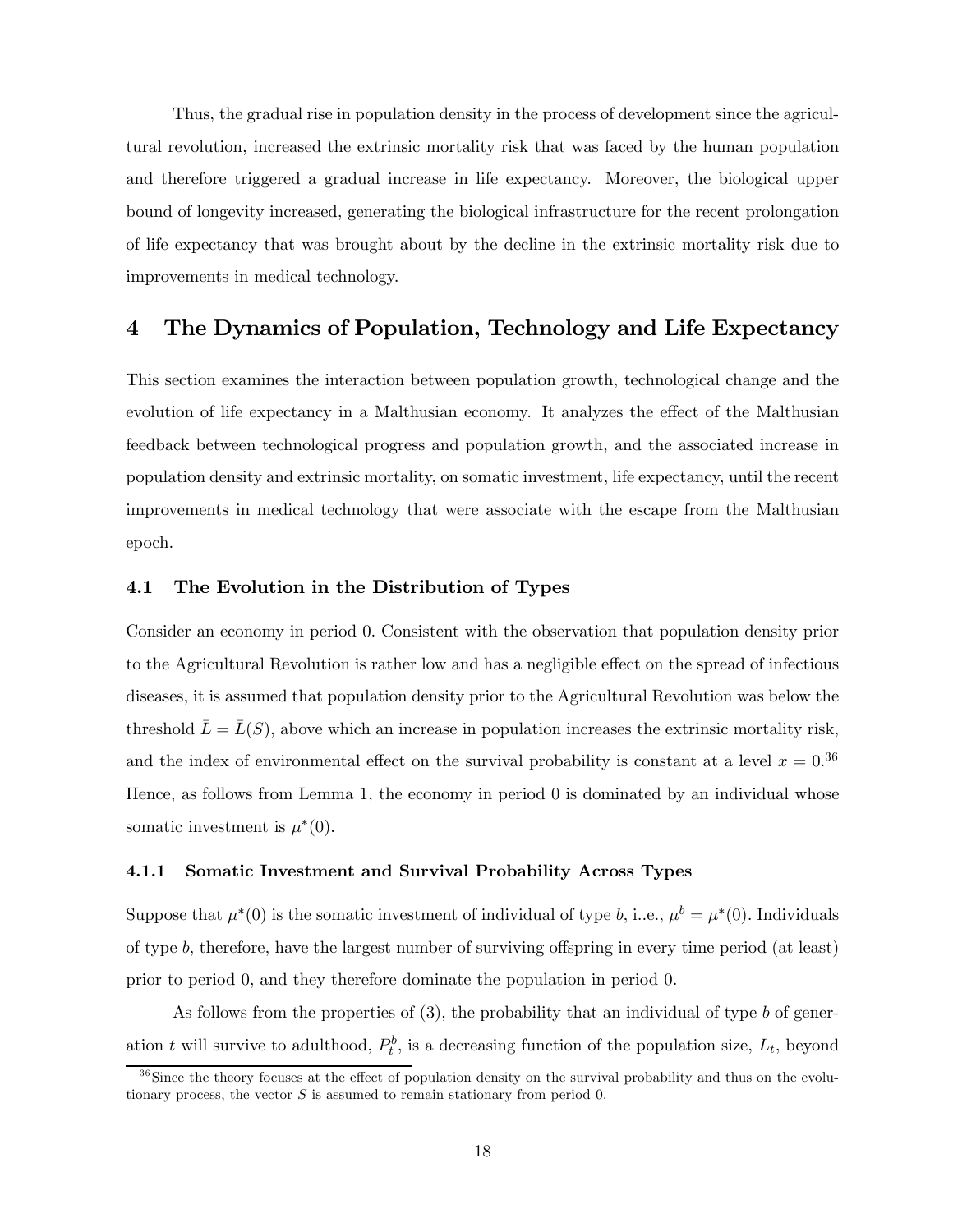a threshold  $\overline{L}$ , i.e.,

$$
P_t^b = P(\mu^b, x(L_t; S)) \equiv P^b(L_t).
$$
\n(13)

where, as follows from the properties of (3) and (1),

$$
P^{b}I(L_{t})\begin{cases}\n=0 & \text{for } L < \bar{L} \\
< 0 & \text{for } L > \bar{L},\n\end{cases}
$$
\n(14)

and it is further assumed that for  $\theta \in (0,1)$ 

$$
P(\mu^b, 1) < \theta \text{ and } P(\mu^b, 0) \in (\theta, 1). \tag{A4}
$$

Hence, since  $\lim_{L_t\to\infty} x(L_t;S)=1$ , it follows that

$$
\lim_{L \to \infty} P^b(L) < \theta \text{ and }, P^b(L) \in (\theta, 1) \qquad \forall L \le \bar{L}.\tag{15}
$$

Individuals of type b give birth to children of type b with a probability  $\rho \to 1$ . However, with an infinitesimal probability  $(1 - \rho)$  they give birth to children of a different type – type a. The population, therefore, remains heterogeneous in any time period and its distribution is affected by evolutionary pressure.<sup>37</sup> Type a is characterized by a higher level of somatic investment,  $\mu^a > \mu^b$ , that is optimal in some level of a harsher environment  $x' \in (0, 1]$ .<sup>38</sup> Hence, as follows from Proposition 1, the life expectancy of individual of type  $\alpha$  in the environment,  $x'$  is higher than the life expectancy of individuals of type b in the environment  $x = 0$ . In particular, to simplify the exposition, the level of somatic investment of individuals of type  $a$  is assumed to be optimal in the harshest environment,  $x = 1$ , and the probability that an individual of type  $a$ of generation t will survive to adulthood in this environment,  $P(\mu^*(1), 1)$ , is normalized to 1.<sup>39</sup> Hence,

$$
\mu^{a} = \mu^{*}(1);
$$
  
\n
$$
P_{t}^{a} = 1 \quad \forall t.
$$
\n(16)

 $37$ The existence of a large number of types would not affect the qualitative

analysis about the evolution of life expectancy in the process of development. The presence of two types of individuals simplifies the exposition considerably and permits the analysis of the effect of a single distributionparameter on the evolution of this dynamical system. The generalization for continuum of types is feasible since as established in Proposition 1, the evolutionary optimal level of life expectancy increases monotonically with the harshness of the environment,  $x_t$ .

<sup>&</sup>lt;sup>38</sup>As will become apparent, population density would increase in a Malthusian environment, and as established in Proposition 1, an individual type with higher somatic investment would gain an evolutionary advantage. Thus, without loss of generality it is assumed that offspring's deviations from parental type b are only towards higher somatic investment.

<sup>&</sup>lt;sup>39</sup>The normalization of survival probability of individual of type  $a$  to 1, prevents an explicit analysis of the effects of a change in extrinsic mortality risk on the biological upper bound of longevity of type a. However, Since the focus of this section is on the evolution of life expectancy within the Malthusian epoch, abstracting from the effect of recent improvement in medical technology on life expectancy this assumption is not an obstacle. The previous section discusses the forces that contributed to the rise in life expectancy in the last 150 years.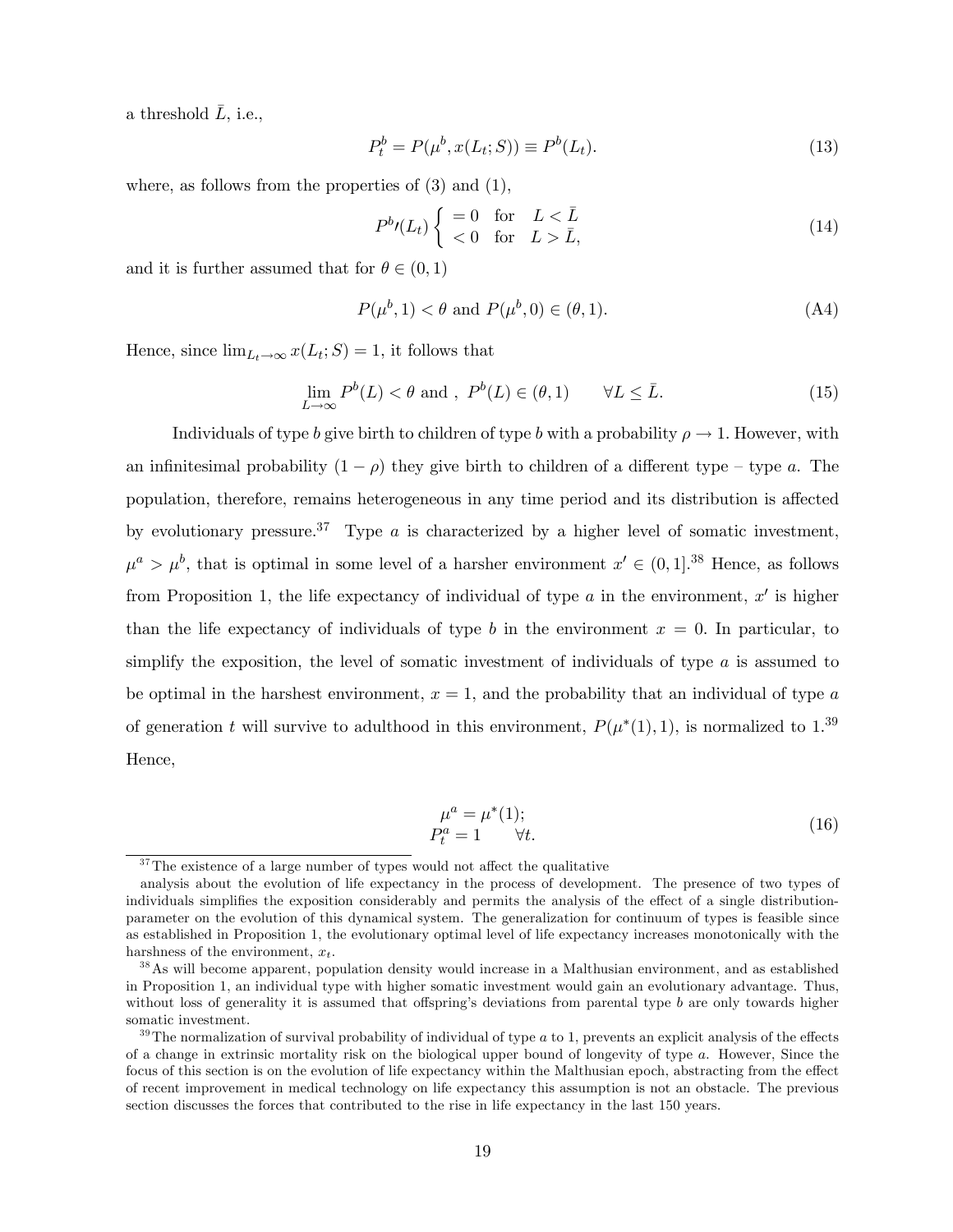#### 4.1.2 Fertility and Evolutionary Advantage Across types

The ratio between the number of offspring of the two types of individuals, as follows from (10), is

$$
\frac{n_t^a}{n_t^b} = \frac{\mu^b}{\mu^a} \equiv \theta \in (0, 1). \tag{17}
$$

Since the number of individuals of type i grows at a gross rate of  $P_t^i n_t^i$ , the gross growth in the number of individuals of type b relative to the number of individuals of type  $a, \gamma_t$ , is

$$
\gamma_t \equiv \frac{P_t^b n_t^b}{P_t^a n_t^a}.\tag{18}
$$

**Lemma 2** Under A4, there exists a unique population size,  $\hat{L} > \bar{L}$ , such that the fraction of individuals of each type remains stationary, i.e.,

$$
\gamma_t = 1 \qquad \text{if and only if } L_t = \hat{L}
$$

where  $P^b(\hat{L}) = \theta$ .

**Proof.** Follows directly from  $(13),(16),(17)$ , and  $(18)$ , noting, A4.

#### Proposition 2 Under  $A_4$ ,

• Individuals of type b, that are characterized by low somatic investment and thus low life expectancy, have an evolutionary advantage in an environment that is characterized by low population density, i.e.,

$$
\gamma_t > 1 \qquad \text{if and only if } L_t < \hat{L}
$$

• Individuals of type a, that are characterized by high somatic investment and thus high life expectancy, have an evolutionary advantage in an environment that is characterized by a high population density, i.e.,

$$
\gamma_t < 1 \qquad \text{if and only if } L_t > \hat{L}
$$

**Proof.** The proposition is a corollary of Lemma 2, noting A4.  $\Box$ 

**Proposition 3** If population density increases in the process of development, increasing the extrinsic mortality risk, then, provided that  $L_0 < \bar{L}$  and ultimately  $L_t > \hat{L}$ , under  $A_4$ ,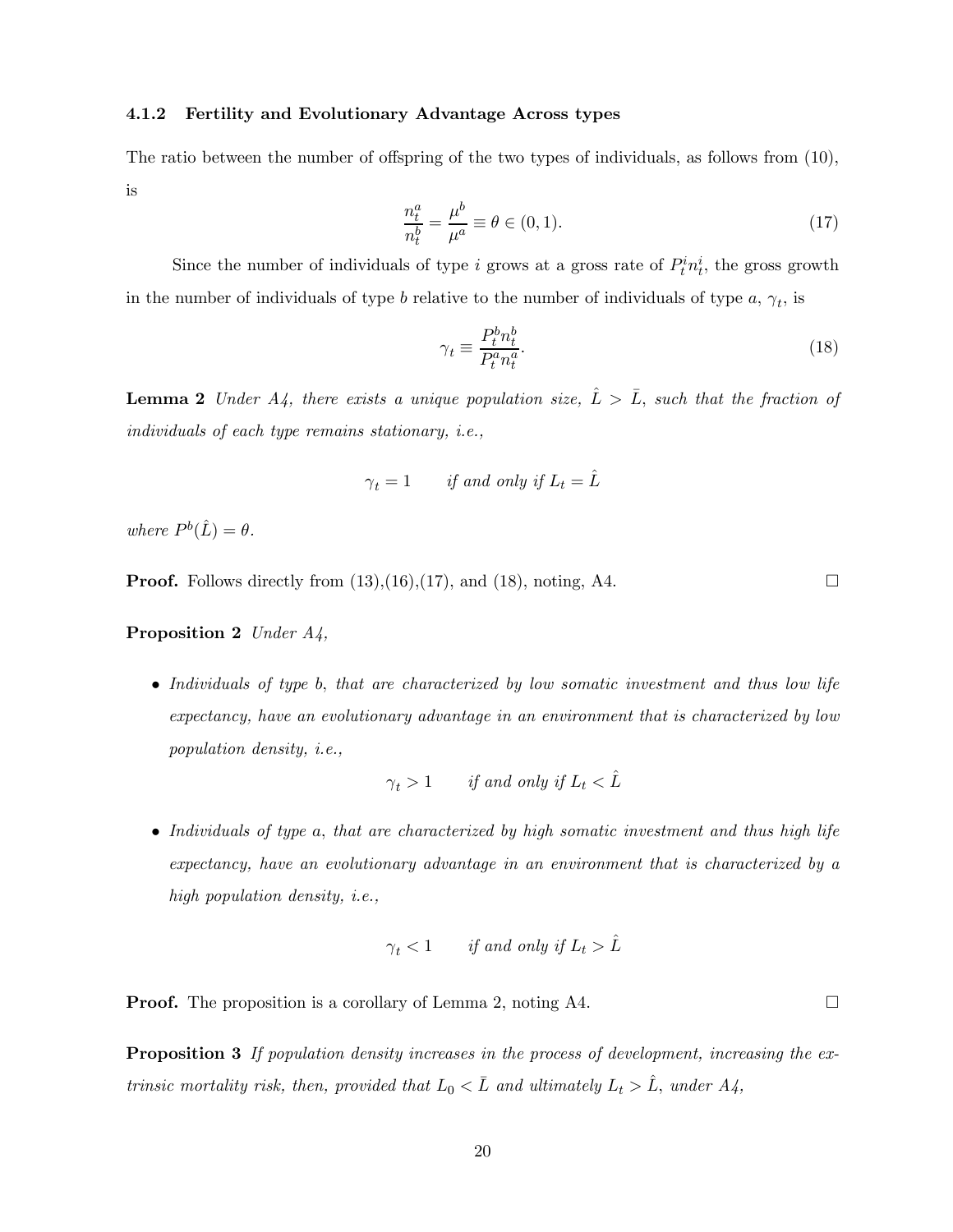- The evolutionary advantage shifts from individuals of type b, with low somatic investment and thus low life expectancy, to individuals of type a, with high somatic investment and high life expectancy.
- Life expectancy evolves non-monotonically as population density increases:
- i. It is constant as long as population density is below the threshold  $\overline{L}$  (i.e., life expectancy of the dominating type in the population, type b, is unaffected by the increase in population since population density is insignificant)
- ii. It declines once population density is above the threshold  $\overline{L}$  (i.e., life expectancy of the dominating type in the population, type b, declines due to the increase in extrinsic mortality risk)
- iii. It increases once population density is sufficiently above  $\hat{L}$  and it surpasses the historical peak in life expectancy (i.e. individuals with a high life expectancy, type  $a$ , have the evolutionary advantage and as they dominate the population life expectancy rises)

**Proof.** The proposition is a corollary of Proposition 2, noting A4.  $\Box$ 

Once population density is above  $\tilde{L}$ , life expectancy is affected by two opposing forces. On the one hand, the fraction of individuals of type  $a$  – the high life expectancy type – increases monotonically. On the other hand, however, the increase in population density increases the extrinsic mortality risk and thus decreases the life expectancy of the population, for any given distribution of types. Hence, since in the limit the population is dominated by the high life expectancy type, eventually the first effect dominates and life expectancy increases. This analysis is consistent with the insights derived in Proposition 1 for the case of a continuum of types.

#### 4.1.3 Population Dynamics Across Types

In period 0, the adult population consists of two types of individuals:  $L_0^a$  identical adult individuals of type a and  $L_0^b$  identical adult individuals of type b, where  $L_0^a + L_0^b = L_0 < \overline{L}$ . Since individuals of type b are characterized by the evolutionary optimal level of somatic investment at least until period 0, and since  $\rho \to 1$ , they dominate the population and  $L_0^b \to L_0$ .

In period 0, individuals of type a, despite being characterized by higher life expectancy do not have the evolutionary advantage. Given the environment, the cost associated with the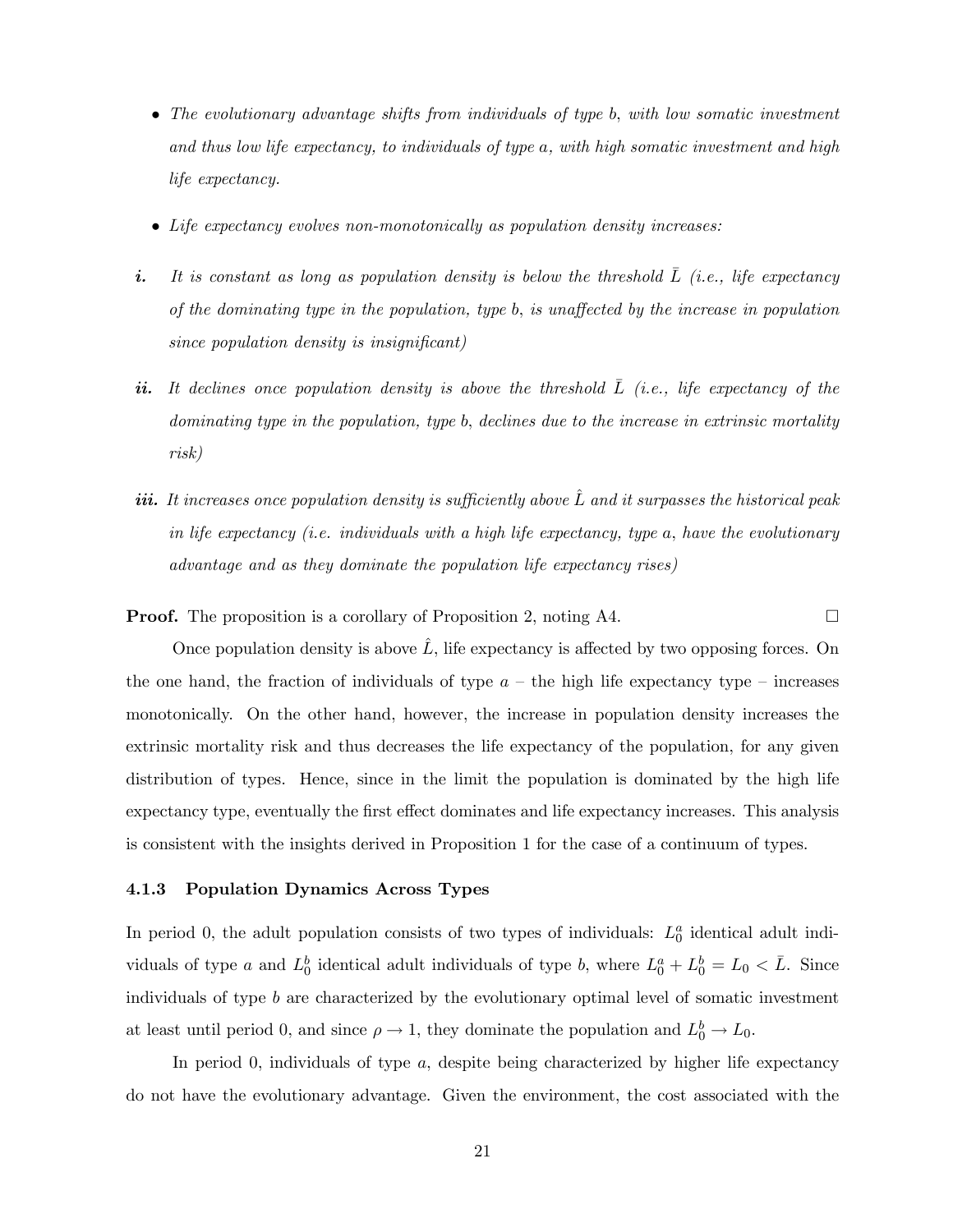maintenance of higher life expectancy is not beneficial from an evolutionary viewpoint, i.e., higher life expectancy leads to a lower reproduction rate.

The population dynamics of individuals of type  $i$  are determined by their fertility rates,  $n_t^i$ , their survival probability  $P_t^i$ , and the rate of transmission of the genetic type from parents to offspring,  $\rho$ . The distribution of types in the population, therefore, is governed by the forces of natural selection, giving an evolutionary advantage (i.e., higher expected number of surviving offspring) to the type that fits the economic environment.

The evolution of the population of individuals of types,  $a$  and  $b$ , is therefore

$$
L_{t+1}^a = L_t^a n_t^a \rho + L_t^b n_t^b (1 - \rho);
$$
  
\n
$$
L_{t+1}^b = P^b (L_t) [L_t^b n_t^b \rho + L_t^a n_t^a (1 - \rho)],
$$
\n(19)

where

$$
L_{t+1}^a + L_{t+1}^b = L_{t+1}.\tag{20}
$$

Let  $\lambda_t$  be the fraction of individuals of type a in the adult population in period t, i.e.,

$$
\lambda_t \equiv L_t^a / L_t. \tag{21}
$$

It follows from (17) and (19) that

$$
\lambda_{t+1} = \frac{\lambda_t \theta \rho + (1 - \lambda_t)(1 - \rho)}{[(1 - \lambda_t)\rho + \lambda_t \theta (1 - \rho)] P^b(L_t) + \lambda_t \theta \rho + (1 - \lambda_t)(1 - \rho)}.
$$
\n(22)

Thus, since  $\rho \rightarrow 1$ , the fraction of individuals of type a in the adult population in period  $t + 1$  is

$$
\lim_{\rho \to 1} \lambda_{t+1} = \frac{\lambda_t \theta}{(1 - \lambda_t) P^b(L_t) + \lambda_t \theta} \equiv \phi(\lambda_t, L_t). \tag{23}
$$

**Lemma 3** (The Properties of  $\phi(\lambda_t, L_t)$ ). Under A4, as depicted in Figure 4,

$$
\phi(0, L_t) = 0; \ \phi(1, L_t) = 1
$$
 for any  $L_t > 0$ 

$$
\phi_{\lambda}(\lambda_t, L_t) > 0; \ \phi_L(\lambda_t, L_t) > 0 \quad \text{for any} \quad L_t > 0 \ \text{and} \ \lambda_t \in [0, 1],
$$

and there exists  $\hat{L} > 0$  such that  $P^b(\hat{L}) = \theta$  and

$$
\phi(\lambda_t, \hat{L}) = \lambda_t;
$$
  

$$
\phi_{\lambda\lambda}(\lambda_t, L_t) \leq 0 \quad \text{if and only if} \quad L_t \geq \hat{L}.
$$

**Proof.** The Lemma follows directly from  $(23)$  noting A4.  $\Box$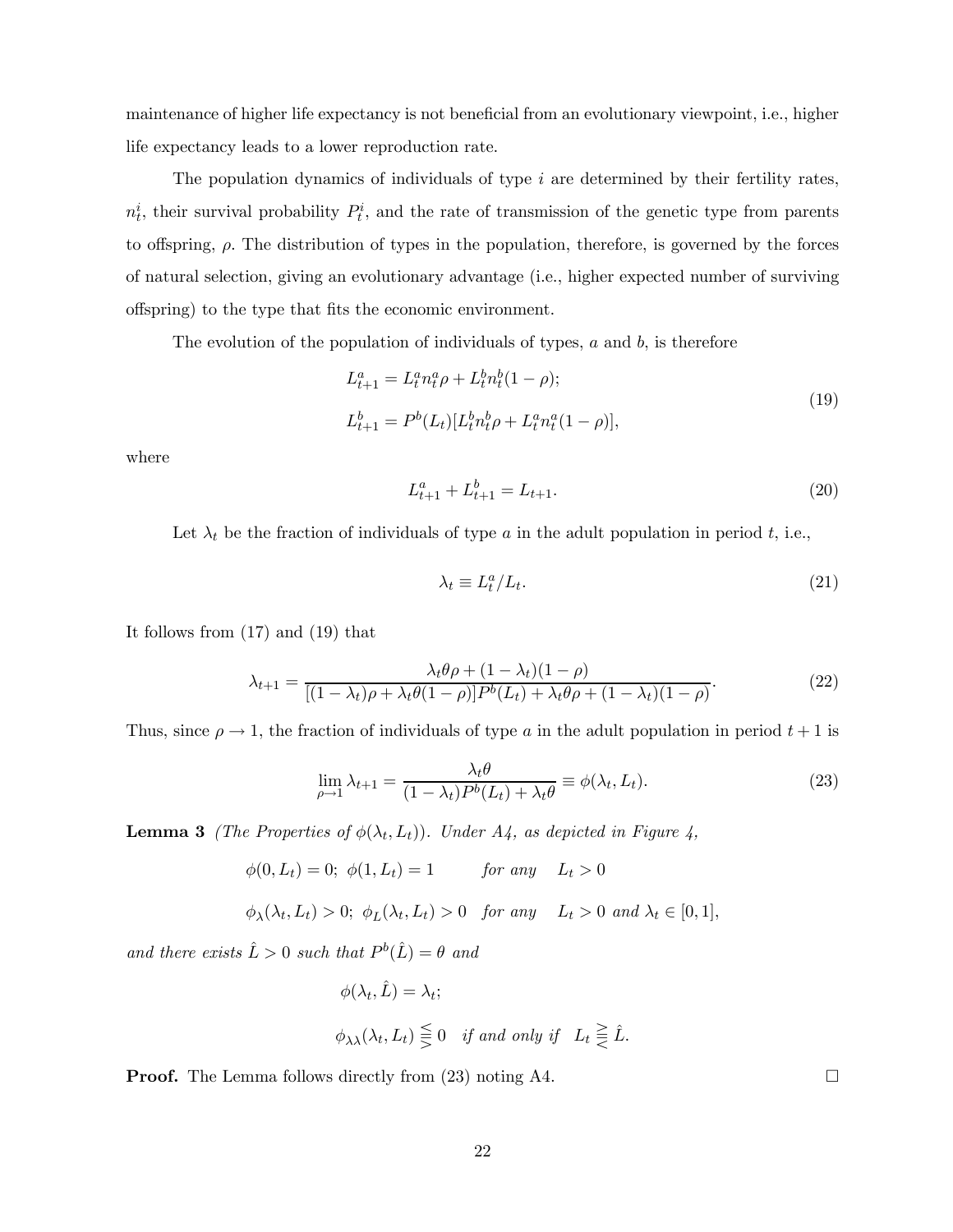#### 4.2 The Dynamics of Population Size

The evolution of the population size, as follows from (19), and (20), noting that  $\rho \to 1$ , is

$$
\lim_{\rho \to 1} L_{t+1} = \lim_{\rho \to 1} (L_{t+1}^a + L_{t+1}^b) = L_t \lambda_t n_t^a + (1 - \lambda_t) L_t n_t^b P^b(L_t).
$$
\n(24)

Hence, since  $n_t^a = \theta n_t^b$ , it follows that

$$
\lim_{\rho \to 1} L_{t+1} = L_t n_t^b [\lambda_t \theta + (1 - \lambda_t) P^b(L_t)],
$$
\n(25)

and thus, noting  $(8)$  and  $(10)$ ,

$$
\lim_{\rho \to 1} L_{t+1} = \beta A_t^{\alpha} L_t^{1-\alpha} [\lambda_t \theta + (1 - \lambda_t) P^b(L_t)] / \mu^b \equiv \psi(\lambda_t, L_t; A_t).
$$
\n(26)

In order to simplify the exposition and to assure the uniqueness of a steady-state level of population size and the monotonic convergence to this level (for a given technological level,  $A_t$ , and for a given fraction of type a in the population,  $\lambda_t$ , it is assumed that the absolute value of the elasticity of the survival probability,  $P_t^b$ , with respect to  $L_t$  is smaller than the elasticity of income with respect to labor,  $1 - \alpha$ .

$$
\left|\frac{P^{b}\prime(L_{t})L_{t}}{P^{b}(L_{t})}\right| < 1 - \alpha.\tag{A5}
$$

**Lemma 4** (The Properties of  $\psi(\lambda_t, L_t; A_t)$ ). Under  $A_4$  and  $A_5$ ,

a.  $\psi_L(\lambda_t, L_t; A_t) > 0; \qquad \psi_{LL}(\lambda_t, L_t; A_t) < 0;$ b.  $\psi_A(\lambda_t, L_t; A_t) > 0;$ c.  $\psi_{\lambda}(\lambda_t, L_t; A_t) \geq 0 \leftrightarrow L \geq \hat{L}.$ d.  $\psi(\lambda_t, 0; A_t)=0$ e.  $\lim_{L\to 0} \psi_L(\lambda_t, L_t; A_t) = \infty;$   $\lim_{L\to\infty} \psi_L(\lambda_t, L_t; A_t) = 0;$ f.  $\lim_{A\to 0} \psi(\lambda_t, L_t; A_t) = 0;$   $\lim_{A\to\infty} \psi(\lambda_t, L_t; A_t) = \infty$ 

Proof. See Appendix.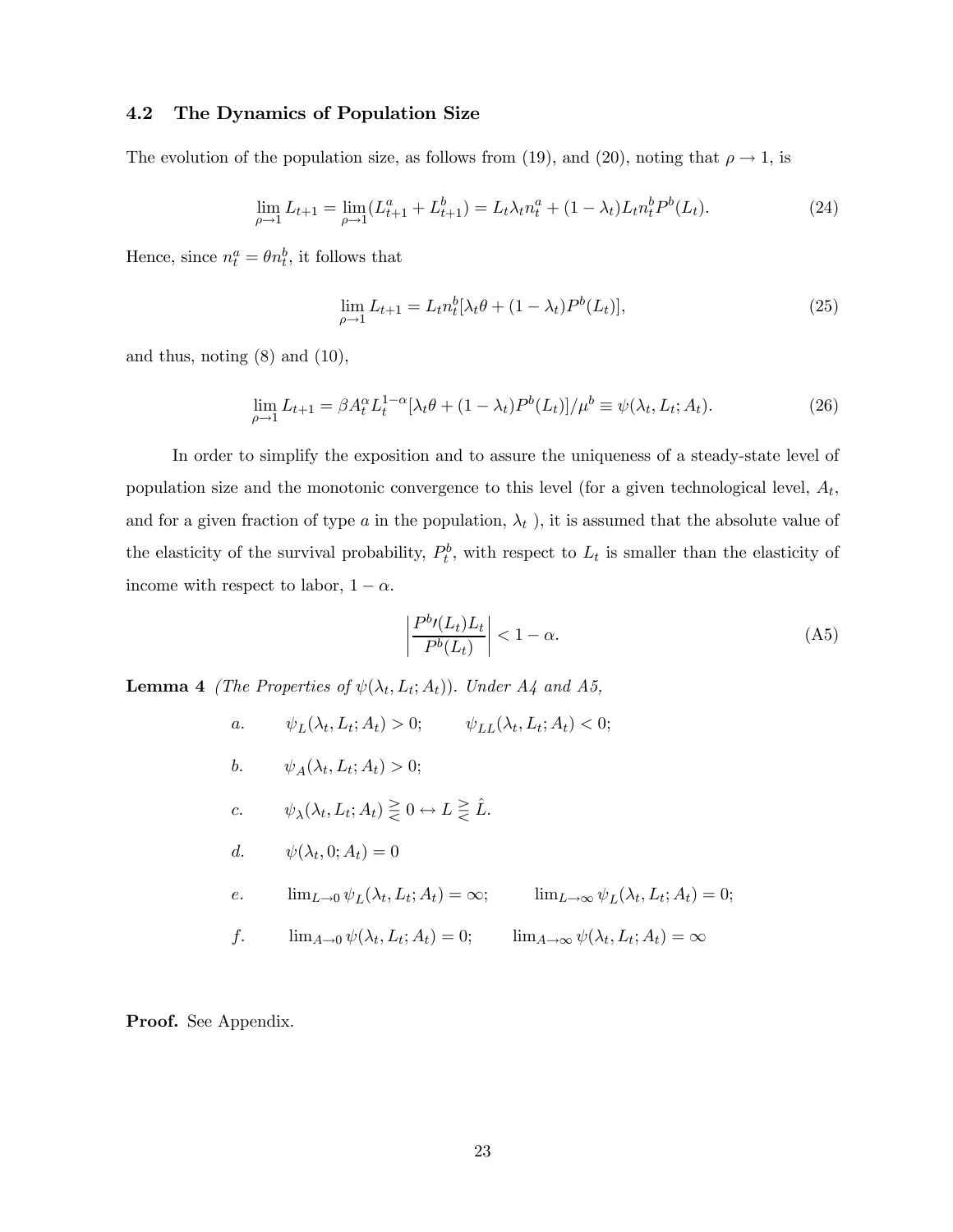#### 4.3 Technological Progress

Technological progress in the Malthusian epoch is commonly viewed (e.g., Boserup (1965), Diamond (1997)) as being driven by population size and population density. A Larger population fosters technological progress via the increase in the supply of ideas, the demand for ideas, the diffusion of ideas, the division of labor, and trade. Population size and population density, therefore, have a positive effect on technological progress.<sup>40</sup>

Suppose that technological progress,  $g_{t+1}$ , that takes place from periods t to period  $t+1$ depends upon the population size in period  $t, L_t$ .

$$
g_{t+1} \equiv \frac{A_{t+1} - A_t}{A_t} = g(L_t),
$$
\n(27)

where  $g(L_t) > 0$  and  $g'(L_t) > 0 \quad \forall L_t > 0$ .

The level of technology at time  $t + 1$ ,  $A_{t+1}$ , is therefore

$$
A_{t+1} = [1 + g_{t+1}]A_t = [1 + g(L_t)]A_t,
$$
\n(28)

where the technological level at time 0 is historically given at a level  $A_0 > 0$ .

## 5 The Dynamical System

The development of the economy is characterized by the trajectory of the size of the population, the distribution of types within the population, and the level of technology. The dynamic path of the economy is fully determined by a sequence  $\{\lambda_t, L_t, A_t\}_{t=0}^{\infty}$  that satisfies (23), (26) and (28) in every period t and describes the time path of the fraction of individuals of type  $a$  in the adult population,  $\lambda_t$ , the number of adult individuals in the population,  $L_t$ , and the level of technology,  $A_t$ .

#### **5.1** The  $\lambda\lambda$  Locus

The  $\lambda\lambda$  locus, as depicted in Figure 5, is the geometric place of all pairs  $(\lambda_t, L_t)$  such that  $\lim_{\rho \to 0} \lambda_t$ , is in a steady state. As follows from (23)

$$
\lambda \lambda \equiv \{ (\lambda_t, L_t) : \lim_{\rho \to 1} (\lambda_{t+1} - \lambda_t) = \frac{\lambda_t \theta}{(1 - \lambda_t) P^b(L_t) + \lambda_t \theta} - \lambda_t = 0 \}.
$$
 (29)

 $^{40}$ In the modern economy, the scale of the economy may reflect a lower investment in the human capital of the population (due to a tradeoff between child quality and quantity) and may thus have an ambiguous effect of technological progress.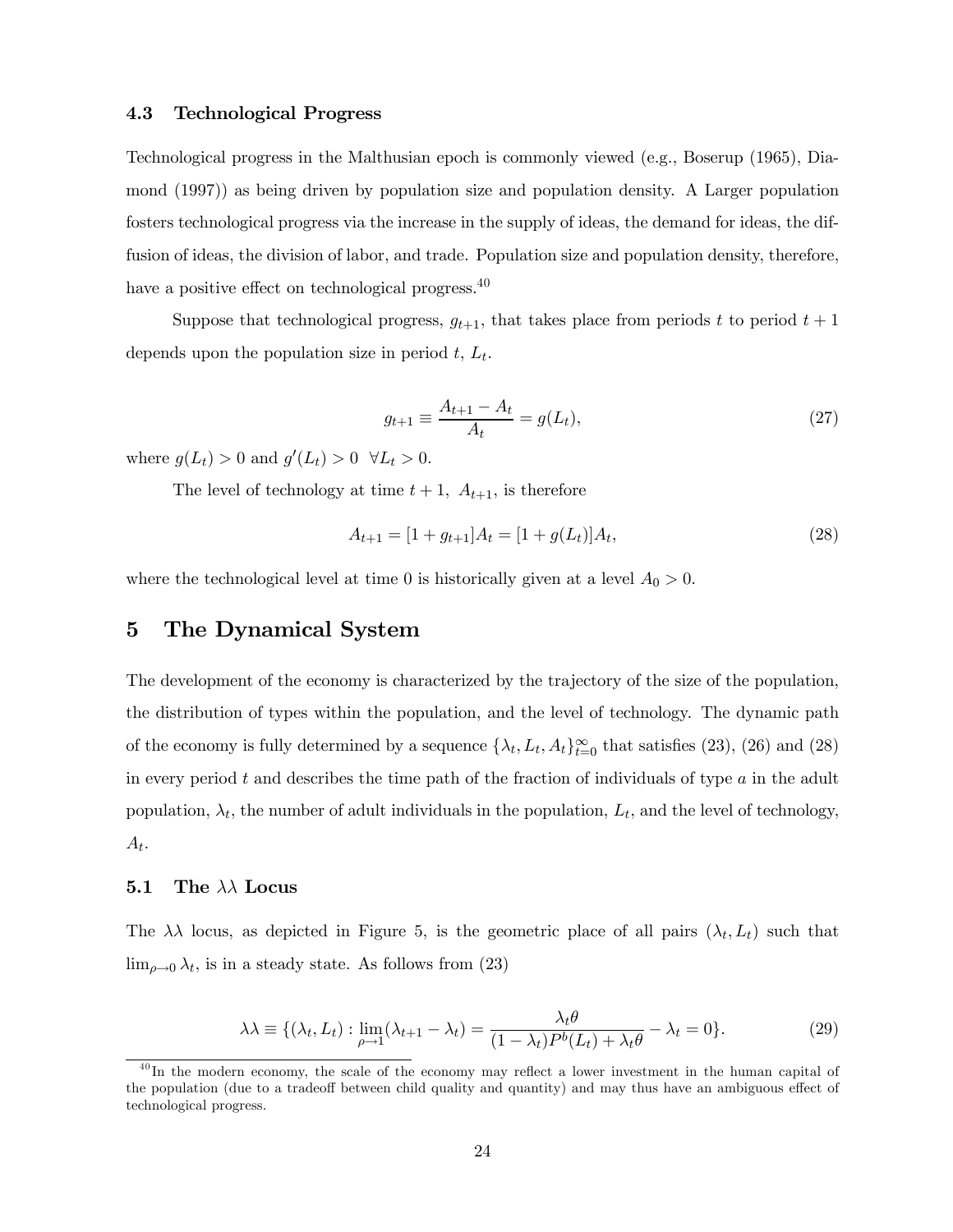Hence,

$$
\lim_{\rho \to 1} (\lambda_{t+1} - \lambda_t) = 0 \quad \text{if} \quad \begin{cases} \lambda_t = 0 \\ \lambda_t = 1 \end{cases} \forall L_t
$$
\n
$$
\lim_{\rho \to 1} (\lambda_{t+1} - \lambda_t) \geq 0 \quad \text{if} \quad L_t \geq \hat{L} \quad \forall \lambda_t \in (0, 1),
$$
\n(30)

where  $L_t \geq \hat{L}$  if and only if  $P^b(L_t) \leq \theta$ .

Hence the fraction of individuals of type a in the population,  $\lambda_t$ , is in a steady state if: (a)  $\lambda_t = 0$ , i.e., if there are no individuals of type a in the population in period t and thus there will be no individuals of type  $a$  in all future periods

(b)  $\lambda_t = 1$ , i.e., if there are only individuals of type a in the population and thus there will be only individuals of type a in all future periods.

(c) For any  $\lambda_t$ ,  $L_t = \tilde{L}$ , i.e., none of the two types have an evolutionary advantage and thus there are no changes in the composition of the population over time.

Furthermore, for any  $\lambda_t \in (0,1)$ , if  $L_t < L$  and thus  $\lambda_t$  is not in a steady state then  $\lim_{\rho \to 1} (\lambda_{t+1} - \lambda_t) < 0$  and the fraction of individuals of type a decreases, whereas if  $L_t > L$  then  $\lim_{\rho \to 1} (\lambda_{t+1} - \lambda_t) > 0$  and the fraction of individuals of type a increases.

#### 5.2 The LL Locus

The LL locus, as depicted in Figure 5, is the geometric place of all pairs  $(\lambda_t, L_t)$  such that, for a given  $A_t$ , the population size,  $L_t$ , is in a steady state.

$$
LL \equiv \{ (\lambda_t, L_t; A_t) : L_{t+1} - L_t = \psi(\lambda_t, L_t; A_t) - L_t = 0 \}.
$$
\n(31)

Lemma 5 (The properties of the LL Locus).

Under  $A_4$  and  $A_5$ , along the LL locus

$$
L_t = L^{LL}(\lambda_t; A_t) > 0,
$$

and there exists a unique  $A_t = \hat{A} > 0$  such that for all  $\lambda_t$ 

$$
L^{LL}(\lambda_t; A_t) \begin{cases} < \hat{L} \quad \text{for} \quad A_t < \hat{A} \\ = \hat{L} \quad \text{for} \quad A_t = \hat{A} \\ > \hat{L} \quad \text{for} \quad A_t > \hat{A}; \end{cases}
$$
\n
$$
\frac{dL^{LL}(\lambda_t; A_t)}{d\lambda_t} = \frac{\psi_{\lambda}(\lambda_t, L_t; A_t)}{1 - \psi_L(\lambda_t, L_t; A_t)} \begin{cases} < 0 \quad \text{for} \quad A_t < \hat{A} \\ = 0 \quad \text{for} \quad A_t = \hat{A} \\ > 0 \quad \text{for} \quad A_t > \hat{A}; \end{cases}
$$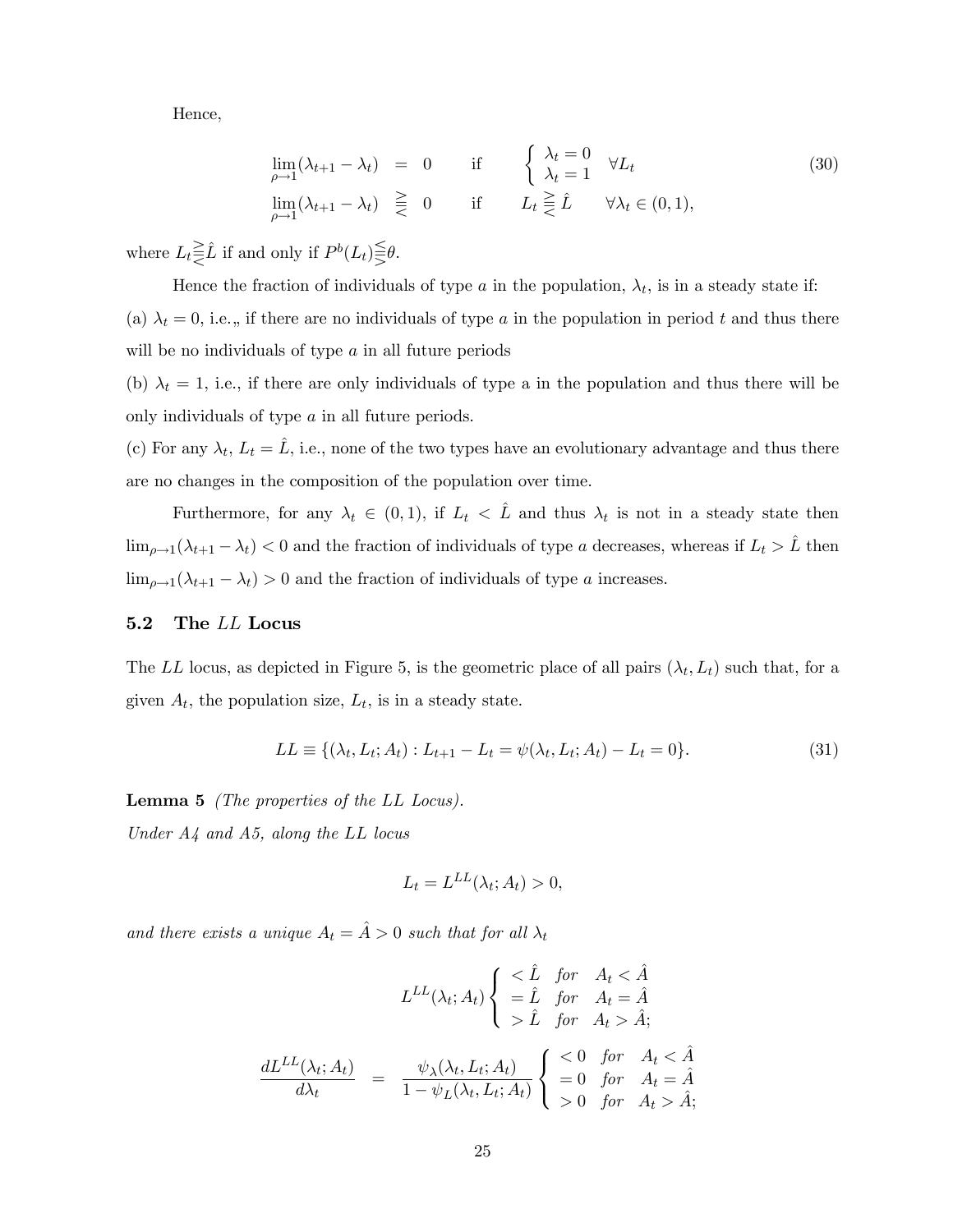$$
dL^{LL}(\lambda_t; A_t)/dA_t > 0.
$$

**Proof.** As follows from Lemma 4, there exists a unique steady state level of  $L_t$  for any pair  $(\lambda_t A_t)$ . Hence,  $L_t = L^{LL}(\lambda_t; A_t)$ . As follows from (26), there exist a unique  $A_t = \hat{A} > 0$  such that  $L^{LL}(\lambda_t; A_t) = \hat{L}$  (where the independence of  $\hat{A}$  in  $\lambda_t$  follows from the fact that  $P^b(\hat{L}) = \theta$ ). Furthermore, the remaining properties follow immediately from simple manipulations of (26), noting that as follows from the properties (a),(b), and (e) of the function  $\psi(\lambda_t, L_t; A_t)$  stated in Lemma 4, at the conditional steady-state level of  $L_t$ ,  $\psi_L(\lambda_t, L^{LL}(\lambda_t; A_t); A_t) < 1$ .

Corollary 1 For all  $\lambda_t$  and  $A_t$ ,

$$
L_{t+1} - L_t \geq 0 \quad \text{if and only if} \quad L_t \leq L^{LL}(\lambda_t; A_t).
$$

#### 5.3 The Evolution of Life Expectancy along the Process of Development

This section describes the evolution of the composition of types and life expectancy from period 0 to a long-run steady-state equilibrium.

Suppose that in this early stage of development the level of technology is rather low (i.e.,  $A_0 < \hat{A}$  and the economy can sustain a small population,  $L_t < \bar{L} < \hat{L}$ . Hence,  $P^b(L_t) > \theta$ , and therefore individuals of type b have an evolutionary advantage, and as depicted in Figures 2a and 3a, the fraction of individuals of type a in the population, is nearly zero, i.e.,  $\lambda_t \to 0$ .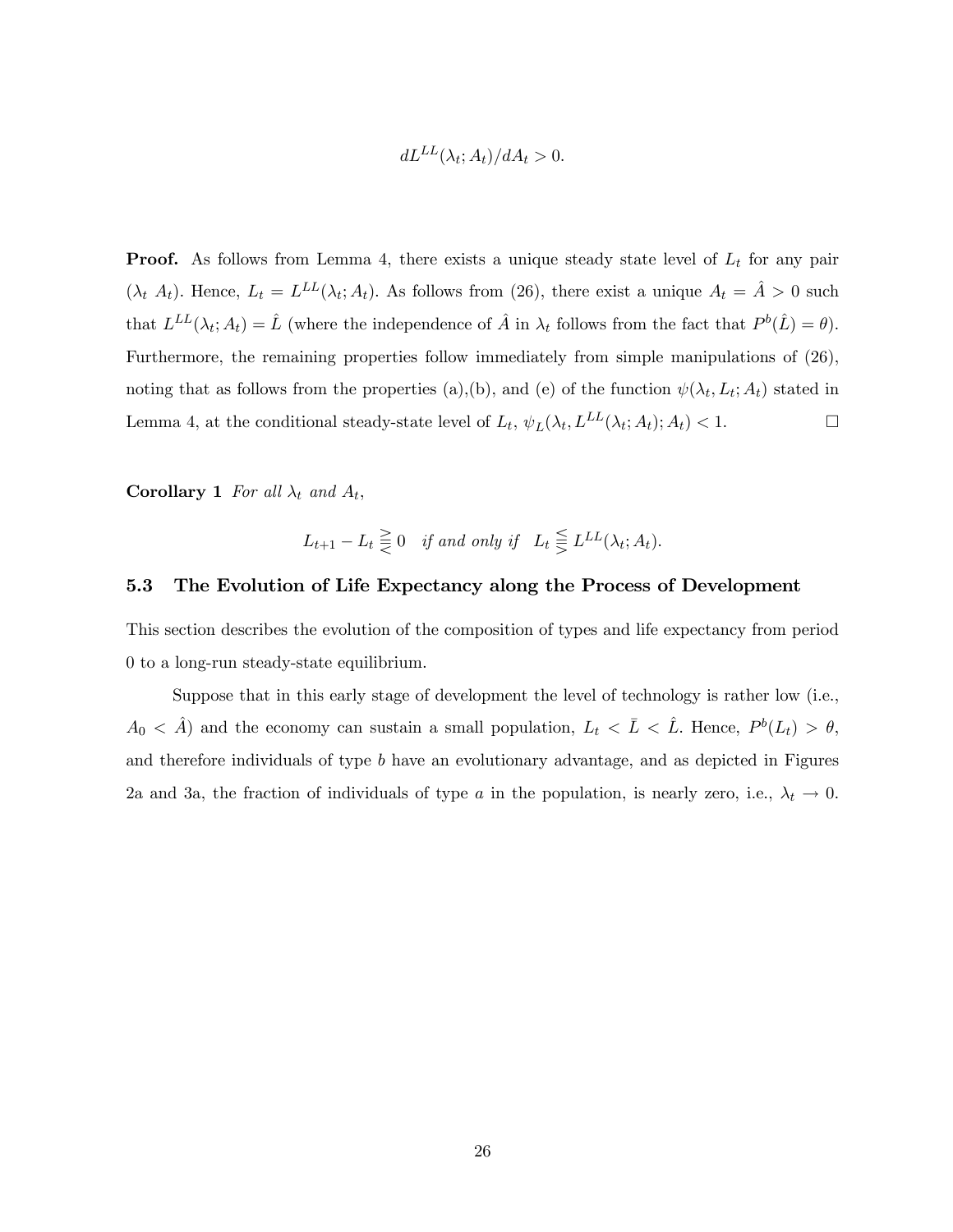Furthermore, since  $P^{b}I(L_t)=0$  for  $L_t < \bar{L}$ , life expectancy is nearly constant.



Figure 4. The evolution of the fraction of individuals of type  $a$  in the population for a given level of population density below (panel  $(a)$ ) above (panel  $(b)$ ) the threshold for which type a gains the evolutionary advantage.

Hence, in early stages of development, the environment is characterized by low population density, and individuals that are characterized by low somatic investment and thus low life expectancy have an evolutionary advantage. They dominate the population and their life expectancy becomes the life expectancy of the population as a whole. Since extrinsic mortality over this period remains constant, life expectancy remains constant as well.

As  $A_t$  increases over time, the size of the population increases and the LL locus, depicted in Figure 4a, shifts upward, but remains below  $\hat{L}$  as long as  $A_t < \hat{A}$ . As the population,  $L_t$ , increases gradually and exceeds  $\overline{L}$  it generates an increase in mortality rates among type b individuals, decreasing the downward curvature of  $\phi(\lambda_t, L_t)$ , depicted in Figure 4a. However, the structure of  $\lambda_{t+1} = \phi(\lambda_t, L_t)$  remains convex with respect to  $\lambda_t$ . Thus,  $\lambda_t = 0$  is the stable conditional steady state and the evolutionary advantage remains among individuals of type b.

Hence, as population density increases over time, increasing moderately the extrinsic mortality risk, individuals that are characterized by low somatic investment and thus low life expectancy still maintain their evolutionary advantage. They continue to dominate the population and their life expectancy is the life expectancy of the population as a whole. However since extrinsic mortality increases moderately over this period, life expectancy declines.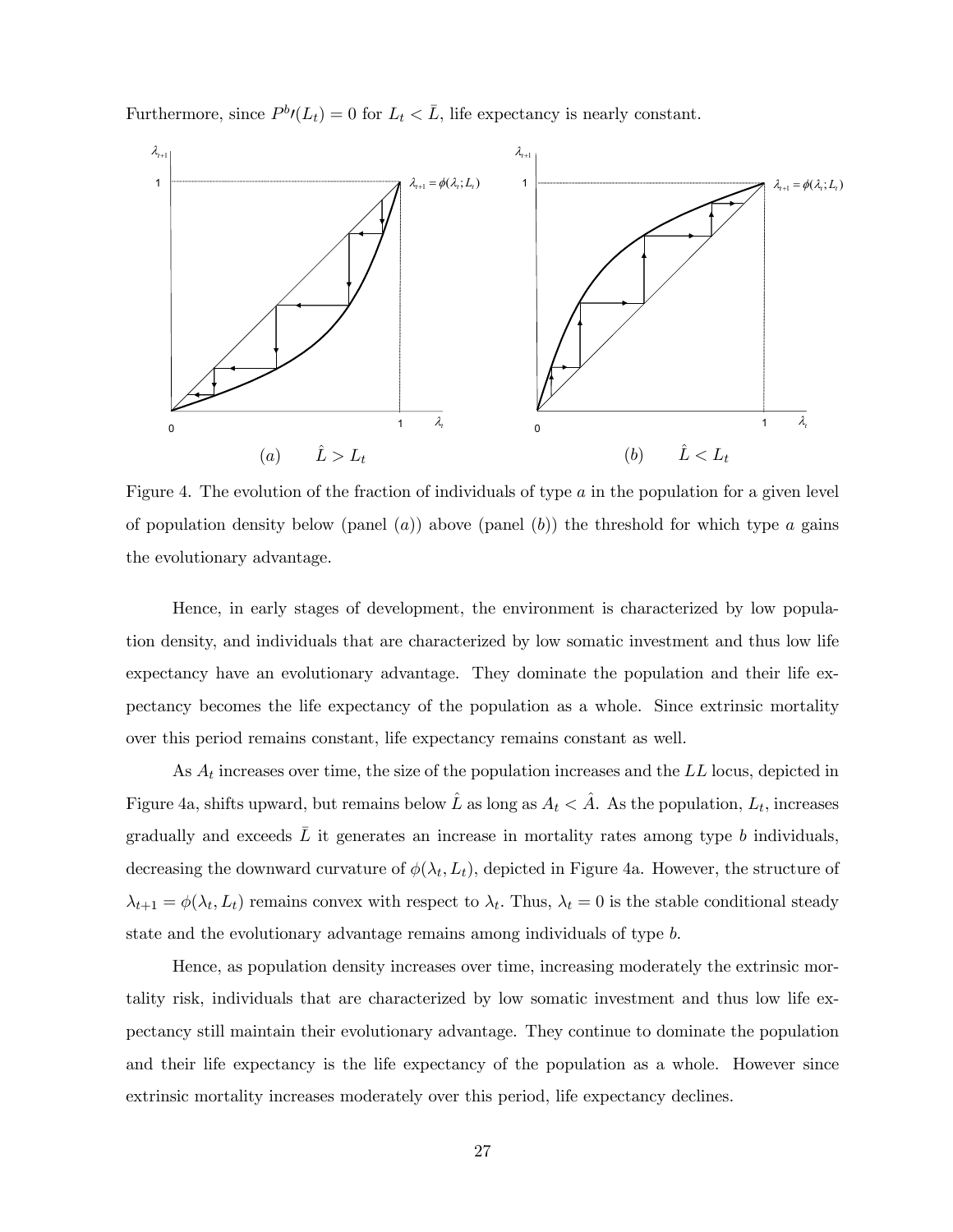As  $A_t$  continue to increase over time, the size of the population increases and the  $LL$ locus, depicted in Figure 5, continues to shift upward. Ultimately  $A_t$  passes the threshold  $A$ , triggering a qualitative change in the dynamical system. The level of technology  $A_t > A$  sustains a population of a size larger than the population threshold  $L$ , and individuals of type  $a$  gain the evolutionary advantage. The qualitative change in the process of evolution is reflected by the qualitative change in the structure of  $\phi(\lambda_t;L_t)$ . As depicted in Figure 4,  $\phi(\lambda_t;L_t)$  turns from a convex function of  $\lambda_t$ , in Figure 4a, to a concave function of  $\lambda_t$  in Figure 4b, implying that the globally stable fraction of individuals of type  $a$  is 1, rather then 0. Hence, as depicted in Figures 3b and 3b, the fraction of type a individuals in the economy,  $\lambda_t$ , increases over time and converges to 1.



Figure 5. The evolution of the fraction of individuals of type  $a$  in the population for a given level of population density for a given level a technology - above (panel  $(a)$ ) and below (panel  $(b)$ ) the population density threshold above which generates an evolutionary.

Once population density is above  $L$ , life expectancy is affected by two opposing forces. On the one hand, the fraction of individuals with the high life expectancy, type  $a$ , increases monotonically. On the other hand, however, the increase in population density increases the extrinsic mortality risk and thus decreases the life expectancy of the population, for any given distribution of types as long as the fraction of individuals of type  $b$  in the population remains significant. Hence, since in the limit the population is dominated by the high life expectancy type, eventually the first effect dominates and life expectancy increases.

Hence, as population density increases over time, increasing the extrinsic mortality risk,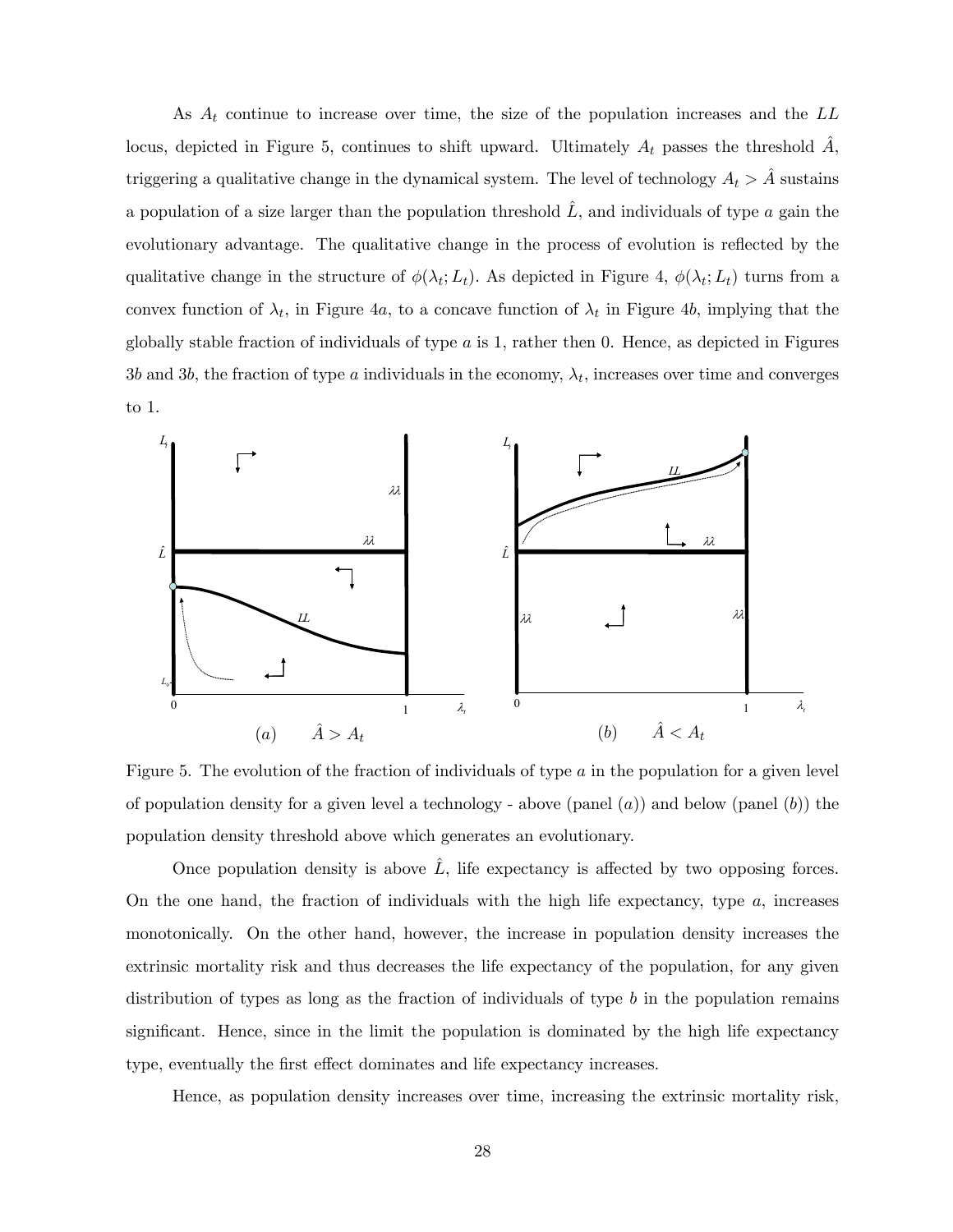individuals that are characterized by high somatic investment and thus high life expectancy gain the evolutionary advantage. They gradually dominate the population and in the long run their life expectancy becomes the life expectancy of the population as a whole. However since the extrinsic mortality risk increases over this period, life expectancy may further decline prior to a gradual increase to a long run level that is beyond its peak in early stages of development.

## 6 Concluding Remarks

This research develops a theory about the evolution of life expectancy in the process of development. The theory argues that social, economic and environmental changes that were associated with the transition from hunter-gatherer tribes to sedentary agricultural communities and ultimately to urban societies affected the nature of the environmental hazards confronted by the human population, triggering an evolutionary process that had a significant impact on the time path of human longevity. The increase in the *extrinsic mortality risk* (i.e., risk associated with environment factors) associated with the Agricultural Revolution triggered an evolutionary process, further enhanced by the process of urbanization, that gradually altered the distribution of genes in the human population that are associated with the intrinsic mortality risk (i.e., physiological and biochemistry decay over lifetime). Individuals that were characterized by a higher genetic pre-disposition towards somatic investment, repairs, and maintenance (e.g., enhanced immune system, DNA repairs, accurate gene regulation, tumor suppression, and antioxidants) gained the evolutionary advantage during this transition, and their representation in the population increased over time. Despite the increase in the extrinsic mortality risk that brought about a temporary decline in life expectancy, longevity eventually increased beyond the peak that existed in the hunter-gatherer society, due to the changes in the distribution of genes in the human population. Moreover, the biological upper bound of longevity increased, generating the biological infrastructure for the recent prolongation of life expectancy that was brought about by the decline in the extrinsic mortality risk due to improvements in medical technology.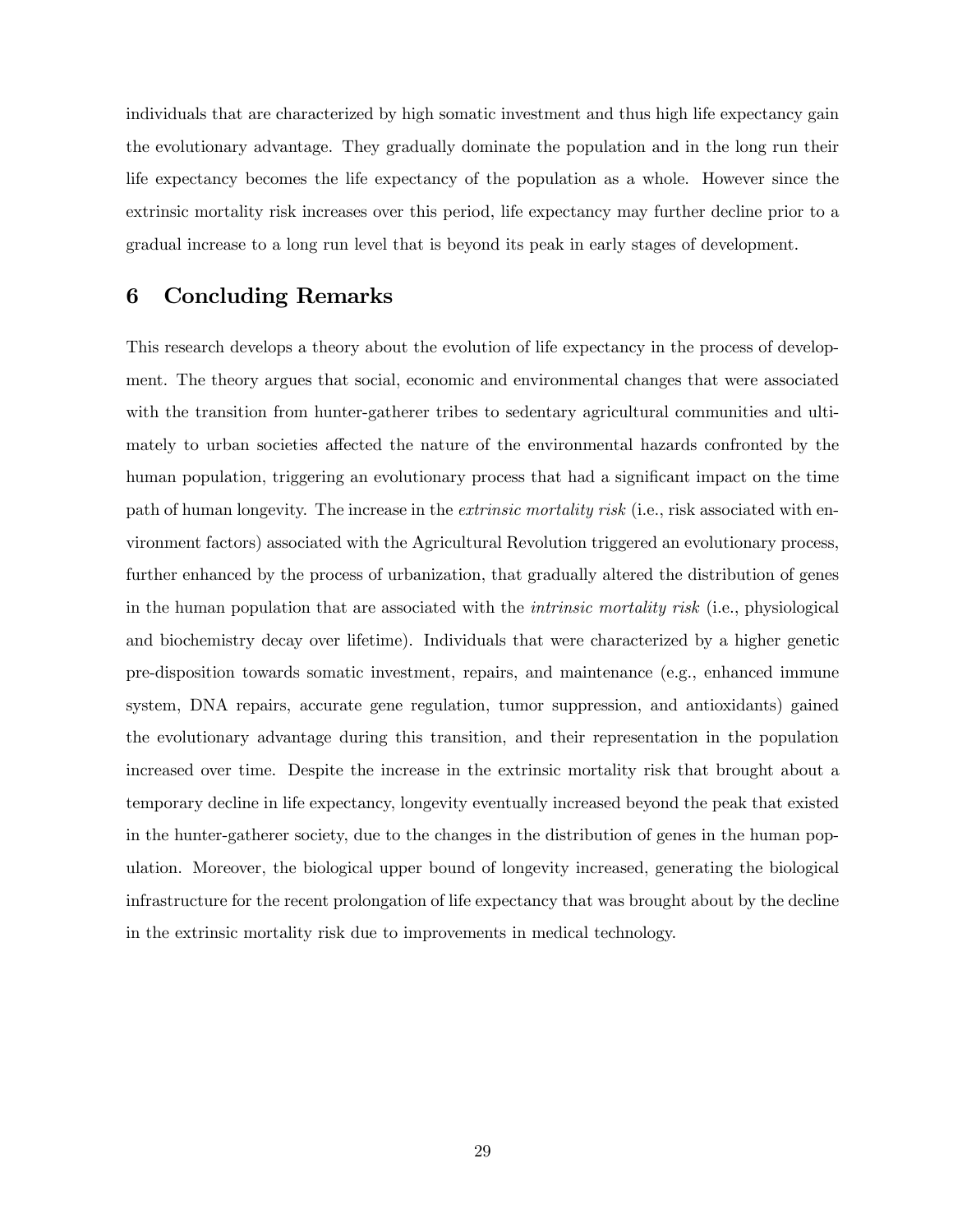# Appendix 1

#### Proof of Proposition 1:

As follows from (12), the negativity of  $P_x(\mu^*, x_t)$  and  $P_{\mu\mu}(\mu^i, x_t)$ , and Assumptions A1 and A2,

$$
\mu^{*'}(x_t) = -\frac{P_{\mu x}(\mu^*, x_t)\mu^* - P_x(\mu^*, x_t)}{P_{\mu\mu}(\mu^*, x_t)\mu^*} > 0.
$$
\n(32)

Furthermore, as follows from (32), the negativity of  $P_x(\mu^*, x_t)$ , the positivity of  $P_\mu(\mu^i, x_t)$ , and Assumptions A1-A3,

$$
\frac{dP(\mu^*(x_t), x_t)}{dx} = P_{\mu}(\mu^i, x_t)\mu^{*'}(x_t) + P_x(\mu^i, x_t) > 0.
$$

Using (32)

$$
\frac{dp(\mu^{i}(x_t), x_t)}{dL} = -P_{\mu^{i}}(\mu^{i}, x_t) \frac{P_{\mu x}(\mu^{i}, x_t)\mu^{i} - P_{x}(\mu^{i}, x_t)}{P_{\mu\mu}(\mu^{i}, x_t)\mu^{i}} + P_{x}(\mu^{i}, x_t).
$$

Hence,

$$
\frac{dP(\mu^*(x_t), x_t)}{dx} > 0 \quad if f \quad P_{\mu^i}(\mu^i, x_t) P_{\mu x}(\mu^i, x_t) \mu^i > P_x(\mu^i, x_t) [P_{\mu\mu}(\mu^i, x_t) \mu^i + P_{\mu^i}(\mu^i, x_t)],
$$

and thus

$$
\frac{dE(P(\mu^*(x_t), x_t))}{dx} > 0 \quad if \quad P_{\mu^i}(\mu^i, x_t) / \mu^i > |P_{\mu\mu}(\mu^i, x_t)|.
$$

Finally, since  $\mu^{*}(x_t) > 0$  and  $P_\mu(\mu^i, x_t) > 0$ ,

$$
\frac{dE(P(\mu^*(x_t),0))}{dx} > 0.
$$

Proof of Lemma 4.

(a) As follows from (26), noting that as follows from A5,  $(1 - \alpha)P^b(L_t) + P^b(C_t)L_t > 0$ ,

$$
\psi_L(\lambda_t, L_t; A_t) = (\beta/\mu^b) A_t^{\alpha} L_t^{-\alpha} [(1-\alpha)\lambda_t \theta + (1-\lambda_t)[(1-\alpha)P^b(L_t) + P^b \prime(L_t)L_t]] > 0
$$
  

$$
\psi_{LL}(\lambda_t, L_t; A_t) =
$$

$$
-\alpha(\beta/\mu^b)A_t^{\alpha}L_t^{-(1+\alpha)}[(1-\alpha)\lambda_t\theta + (1-\lambda_t)[(1-\alpha)P^b(L_t) + P^bI(L_t)L_t]]
$$
  
+
$$
(\beta/\mu^b)A_t^{\alpha}L_t^{-\alpha}(1-\lambda_t)[(2-\alpha)P^bI(L_t) + P^bI(L_t)L_t] < 0
$$

- (b) Follows directly from  $\psi(\lambda_t, L_t; A_t)$ .
- (c) Follows from  $\psi(\lambda_t, L_t; A_t)$  noting that  $\psi_{\lambda}(\lambda_t, L_t; A_t) = (\beta/\mu^b)A_t^{\alpha}L_t^{1-\alpha}[\theta P^b(L_t)].$

 $\Box$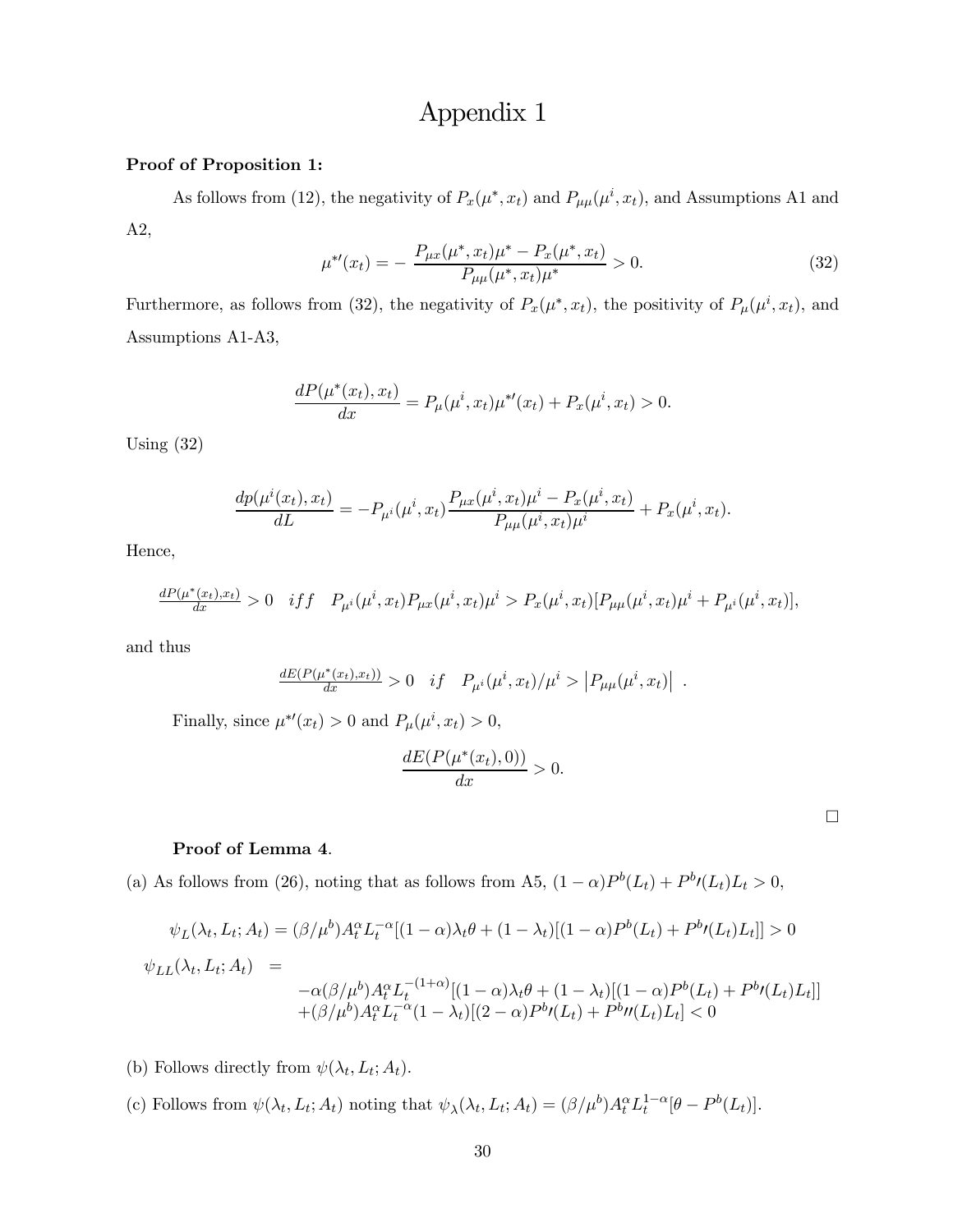(d) Follows directly from (26).

(e) Since,  $\psi_{L\lambda}(\lambda_t, L_t; A_t) = (\beta/\mu^b)A_t^{\alpha} L_t^{-\alpha}[(1-\alpha)[\theta - P^b(L_t)] - P^b(L_t)L_t]] > 0$  for  $L > \hat{L}$ , it follows that, for  $L_t > \hat{L}$ ,  $\psi_L(1, L_t; A_t) \ge \psi_L(\lambda_t, L_t; A_t)$  for all  $\lambda_t$ , and therefore, since  $\psi_L(\lambda_t, L_t; A_t) > 0$ 

$$
\lim_{L \to \infty} \psi_L(\lambda_t, L_t; A_t) \le \lim_{L \to \infty} \psi_L(1, L_t; A_t) = 0
$$

(f) Follows directly from the structure of  $\psi(\lambda_t, L_t; A_t)$ .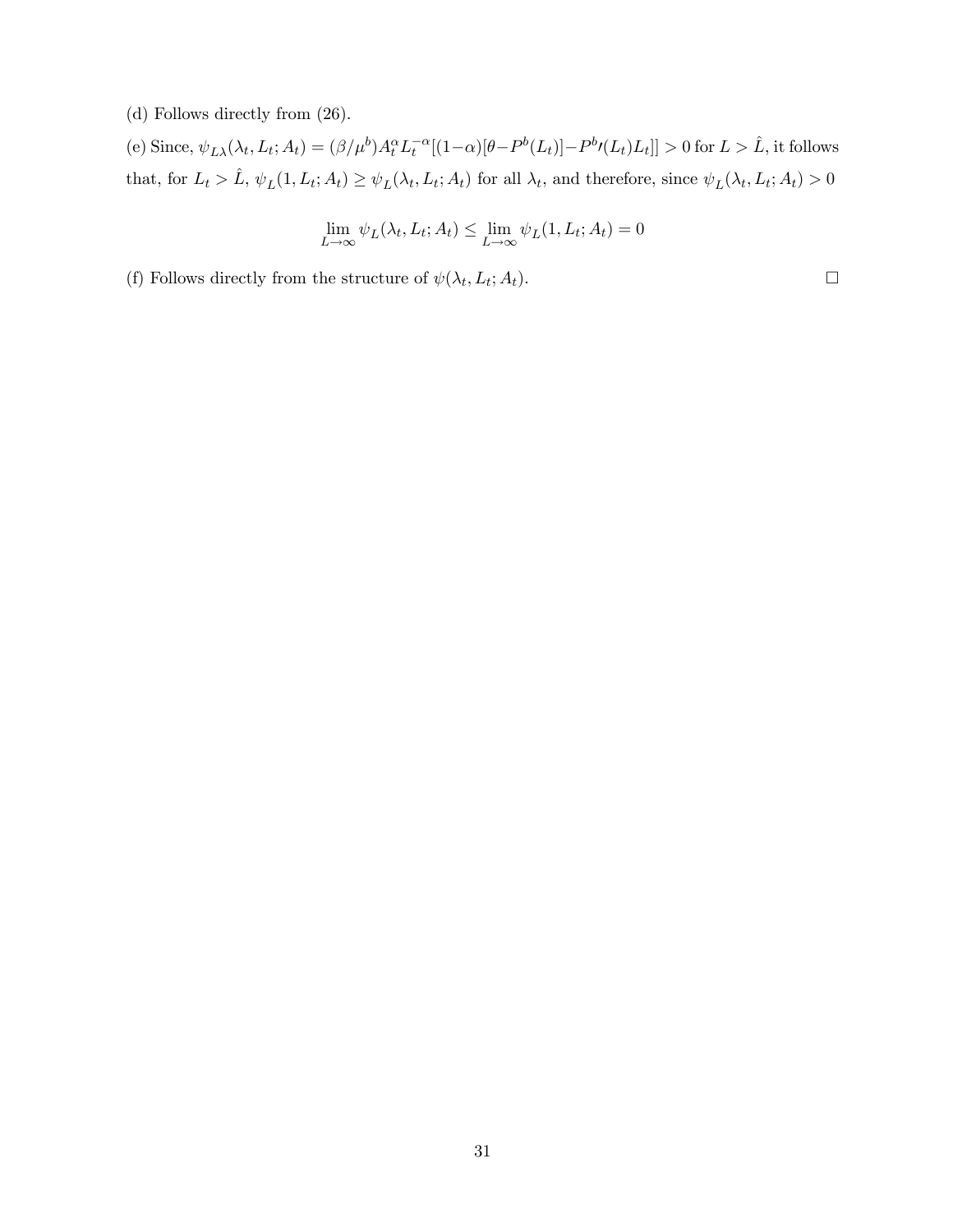# Appendix 2

| Period                                     | Place                              | <b>Dates</b><br>(B.C.E) |          | Life<br>Expectancy |              |
|--------------------------------------------|------------------------------------|-------------------------|----------|--------------------|--------------|
|                                            |                                    |                         | at age 0 | at age 15          | at age<br>20 |
| Epipalaeolithic<br>Mesolithic <sup>1</sup> |                                    | 17000-7000              |          |                    |              |
|                                            | <b>Taforalt Cave</b><br>(Morocco)  |                         | 21.4     | 26.9               | 23.9         |
|                                            | Afalou-Bou-Rommel<br>(Algeria)     |                         |          |                    | 21.9         |
|                                            | Vassilievka (USSR)                 |                         | 39.88    |                    | 22.8         |
|                                            | Hayonim Cave (Israel)              |                         | 23.57    | 14.7               | 11.94        |
|                                            | Sahaba (Nile Valley)               |                         | 34.45    | 25.6               | 21.6         |
|                                            | Maghreb Type Model                 |                         | 21.145   | 27.783             | 24.521       |
|                                            |                                    |                         |          |                    |              |
| Neolithic <sup>1</sup>                     |                                    |                         |          |                    |              |
|                                            | Catal Huyuk                        | 7000-6000               |          | 16.9               |              |
|                                            | Vovnigi (Russia)                   | 4000                    |          |                    | 21           |
|                                            | Khirokitia (Cyprus)                | 4000-3000               | 22.1     | 19.4               | 14.7         |
|                                            | Khirokitia (Cyprus)                | 4000-3000               | 17       |                    | 16           |
|                                            | Volni (Ukraine) <sup>2</sup>       | 3500-2500               | 24.92    | 19.81              | 16.25        |
|                                            |                                    |                         |          |                    |              |
| Copper Age <sup>2</sup>                    |                                    |                         |          |                    |              |
|                                            | Tiszapolgar-Basatanya<br>(Hungary) | 3500-2000               | 36.37    | 28.44              | 26.46        |
|                                            | Alsonemedi (Hungary)               | 2100-1900               | 28.86    | 28.44              | 25.66        |
|                                            |                                    |                         |          |                    |              |
| Bronze Age <sup>2</sup>                    |                                    |                         |          |                    |              |
|                                            | Mezocsat                           | 1400-1200               | 28.97    | 24.72              | 22.81        |
| Iron Age <sup>2</sup>                      |                                    |                         |          |                    |              |
|                                            | Mezocsat                           | 800-700                 | 44.03    | 34.5               | 31.67        |

## Table 1. Life Expectancy: From the Epipalaeolithic Period to the Iron Age

[1] Fekri (1981, Chapter 7 pp. 95-128)

[2] Acsadiand and Nemeskeri (1970, pp. 273-287)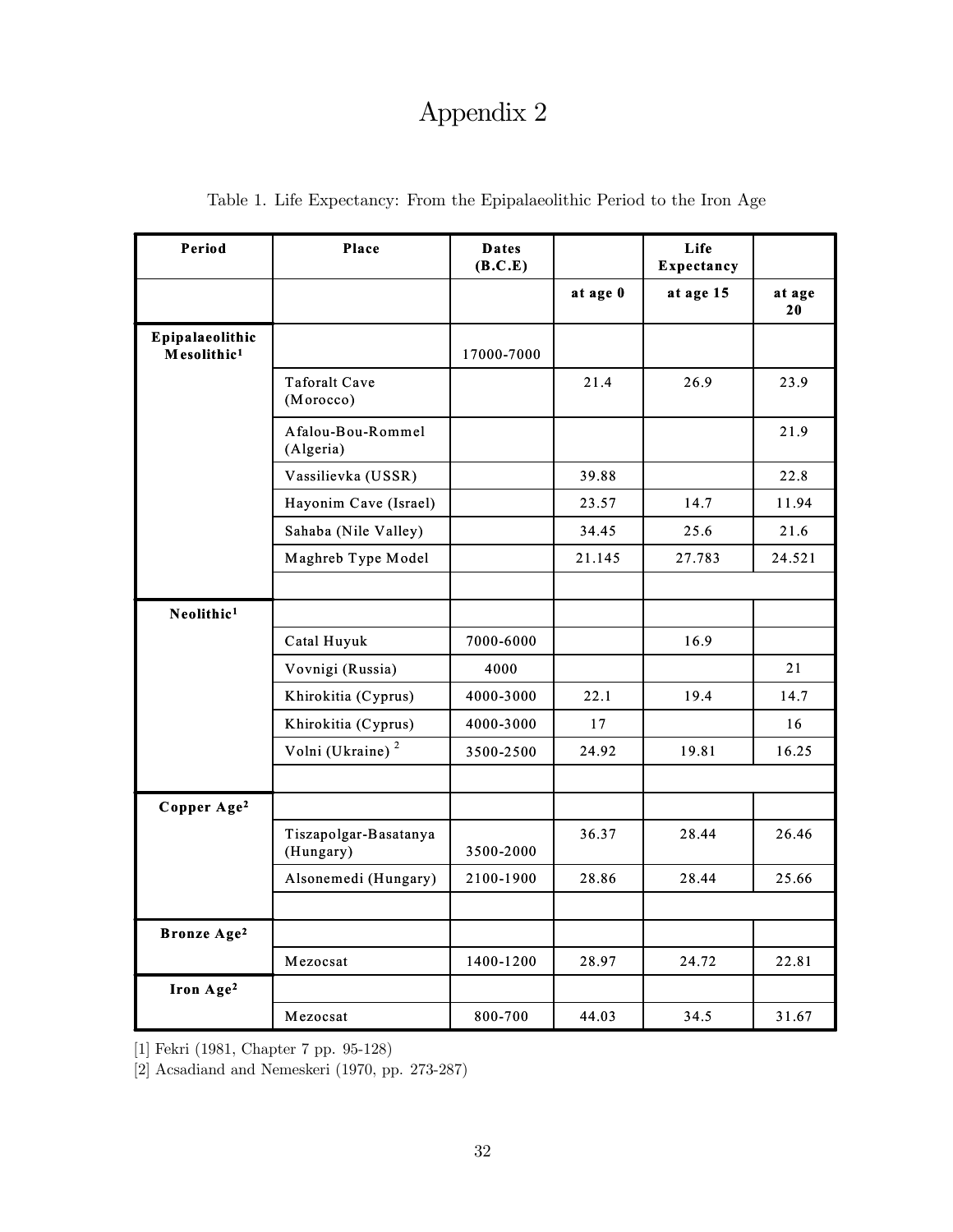## References

- [1] Acsa'di, G.Y., and J. Nemeskeri, (1970), History of Human Life Span and Mortality, (Akademiai Kiado, Budapest).
- [2] Angel, L. J., (1984), "Health as a Crucial Factor in the Changes from Hunting to Developed Farming in the Eastern Mediterranean." in Cohen M.N. and Armelagos G.J. (eds.), Paleopathology at the Origins of Agriculture, (Florida: Academic Press Inc.).
- [3] Bairoch, P. (1988), Cities and Economic Development (The University of Chicago Press, Chicago).
- [4] Becker, G. (1976), "Altruism, Egoism and Genetic Fitness: Economics and Sociobiology", Journal of Economic Literature, 14, 817-826
- [5] Benaim, M. and J. Weibull (2003) "Deterministic Approximation of Stochastic Evolution in Games", Econometrica 71, 873-903.
- [6] Bisin, A., and T. Verdier (2000), "Beyond the Melting Pot: Cultural Transmission, Marriage, and the Evolution of Ethnic and Religious Traits", Quarterly Journal of Economics 115: 955-988.
- [7] Borghans, J.A.M., L. Borghans and B. ter-Weel, (2004), "Economic Performance,Human Cooperation,and the Major Histocompatibility Complex," Maastricht.
- [8] Boserup, E., (1965). The Conditions of Agricultural Progress, (Aldine Publishing Company, Chicago).
- [9] Botticini M. and A. Siow (2005) "The Value of Sons in Pre-modern Economies: A View from the Marriage Market", Boston Universty.
- [10] Boucekkine, R, D. de la Croix and O. Licandro.(2003), "Early Mortality Declines at the Dawn of Modern Growth," Scandinavian Journal of Economics, 105: 401-418.
- [11] Bowles, S. (1998), "Endogenous Preferences: The Cultural Consequences of Markets and other Economic Institutions," Journal of Economic Literature 36: 75-111.
- [12] Boyd, R., and P.J. Richardson (1985), Culture and the Evolutionary Process (University of Chicago Press, Chicago).
- [13] Boyer, G. (1989), "Malthus was Right After All: Poor Relief and Birth Rates in South-Eastern England", Journal of Political Economy 97: 93-114.
- [14] Cavalli-Sforza, L.L., and M.W. Feldman (1981), Cultural Transmission and Evolution: A Quantitative Approach (Princeton University Press, Princeton).
- [15] Cervellati, M. and U. Sunde (2003), "Human Capital Formation,Life Expectancy and the Process of Development," Iza.
- [16] Clark, G. and G. Hamilton (2003)"Survival of the Fittest? Capital, Human Capital, and Reproduction in European Society before the Industrial Revolution" UC Davis.
- [17] Clark, G. and G. Hamilton. (2004). "Was Pre-Industrial Society Malthusian? Tests from England and New France." Working Paper, UC Davis.
- [18] Cody, M. L. (1966), "A General Theory of Clutch Size," Evolution, 20 174-184.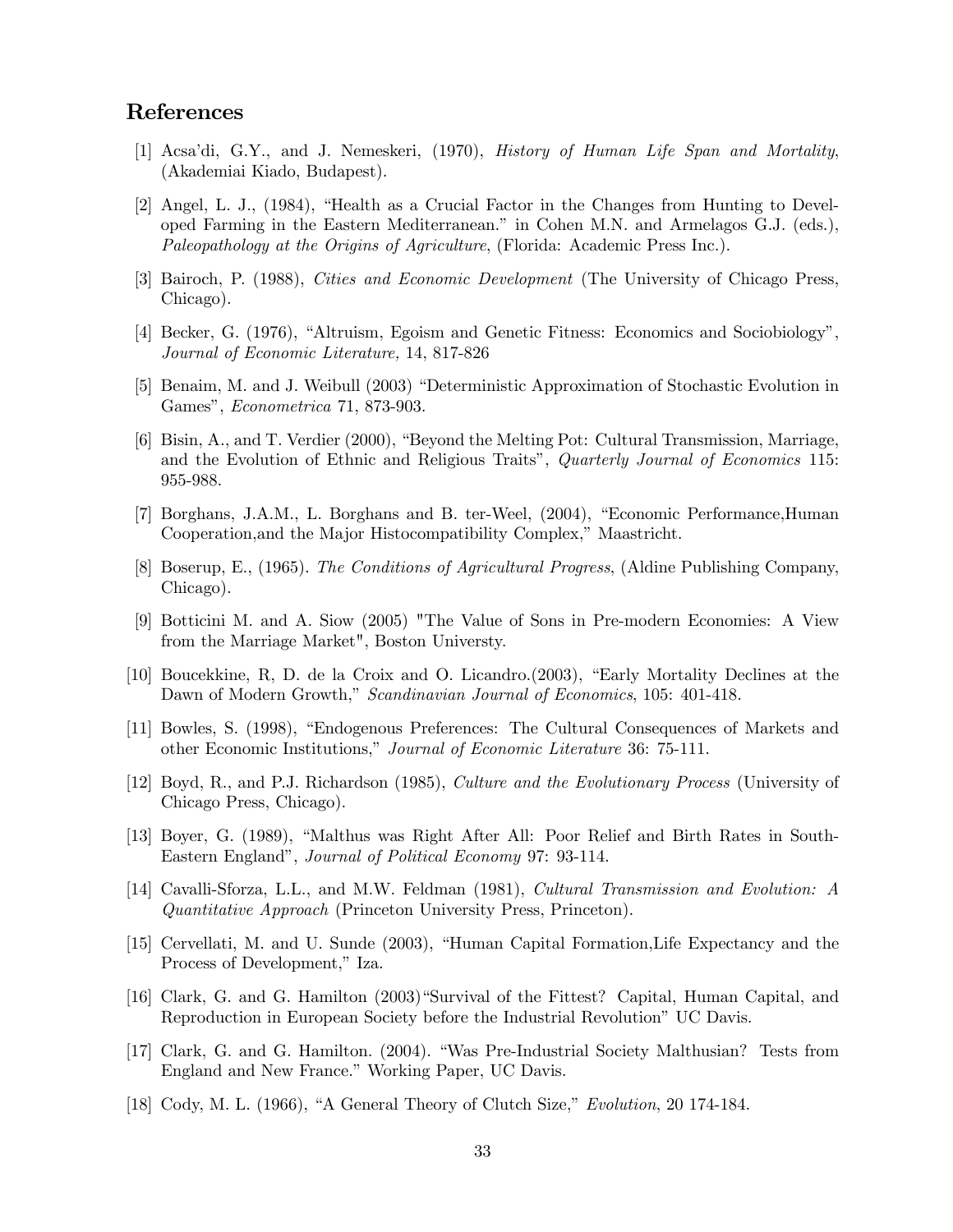- [19] Cohen M. N.,(1989), Health and the Rise of Civilization (Yale Uni. Press: New Haven).
- [20] Dawkins, R. (1989), The Selfish Gene (Oxford University Press, Oxford).
- [21] De Vries, J. (1984). European Urbanization, 1500-1800 (Harvard University Press, Cambridge).
- [22] Diamond, J. (1997),.Guns, Germs, and Steel: The Fates of Human Societies.(Norton, New York).
- [23] Durham, W. (1982), "Interaction of Genetic and Cultural Evolution: Models and Examples", Human Ecology 10: 289-323.
- [24] Endler, J.A. (1986), Natural Selection in the Wild (Princeton University Press, Princeton).
- [25] Erlich, I. and F. T. Lui (1991), "Intergenerational trade, Longevity, and Economic Growth," Journal of Political Economy 99: 1029-1059.
- [26] Fekri, A. H., (1981), Demographic Archaeology, (Academic Press: New York).
- [27] Fogel, R. W.(1994), "Economic Growth, Population Theory, and Physiology: The Bearing of Long-Term Processes on the Making of Economic Policy." American Economic Review 84: 369-95.
- [28] Galor, O. and O. Moav (2002), "Natural Selection and the Origin of Economic Growth", Quarterly Journal of Economics 117: 1133-1192.
- [29] Galor, O. and D.N. Weil (1999), "From Malthusian Stagnation to Modern Growth", American Economic Review, 89: 150-154.
- [30] Grant, B.R. and P.R. Grant (1989), Evolutionary Dynamics of a Natural Population (University of Chicago Press, Chicago).
- [31] Hansson, I., and C. Stuart (1990), "Malthusian Selection of Preferences", American Economic Review 80: 529-544.
- [32] Hazan, M. and H. Zoabi (2004). "Longevity, Fertility and Economic Growth," Hebrew University.
- [33] Iyigun, M. F. (2005), "Geography, Demography, and Early Development," Journal of Population Economics 18, 301-321.
- [34] Jones, E.L. (1981), The European Miracle: Environments, Economies and Geopolitics in the History of Europe and Asia (Cambridge University Press, Cambridge).
- [35] Kalemli-Ozcan, S., H.E. Ryder and D. N. Weil (2000), "Mortality Decline,Human Capital Investment,and Economic Growth" Journal of Development Economics, 62: 1-23
- [36] Kelly M. (2004) Living Standards and Population Growth: Malthus was Right. University College Dublin.
- [37] Kettlewell, H.B.D. (1973), The Evolution of Melanism (Clarendon Press, Oxford).
- [38] Kirkwood T.B.L. (1998), Evolution Theory and the Mechanisms of Aging. In: Textbook of Geriatric Medicine, 5th ed. (Brocklehurst JC, Tallis RC, eds). London: Churchill Livingstone, pp45-49.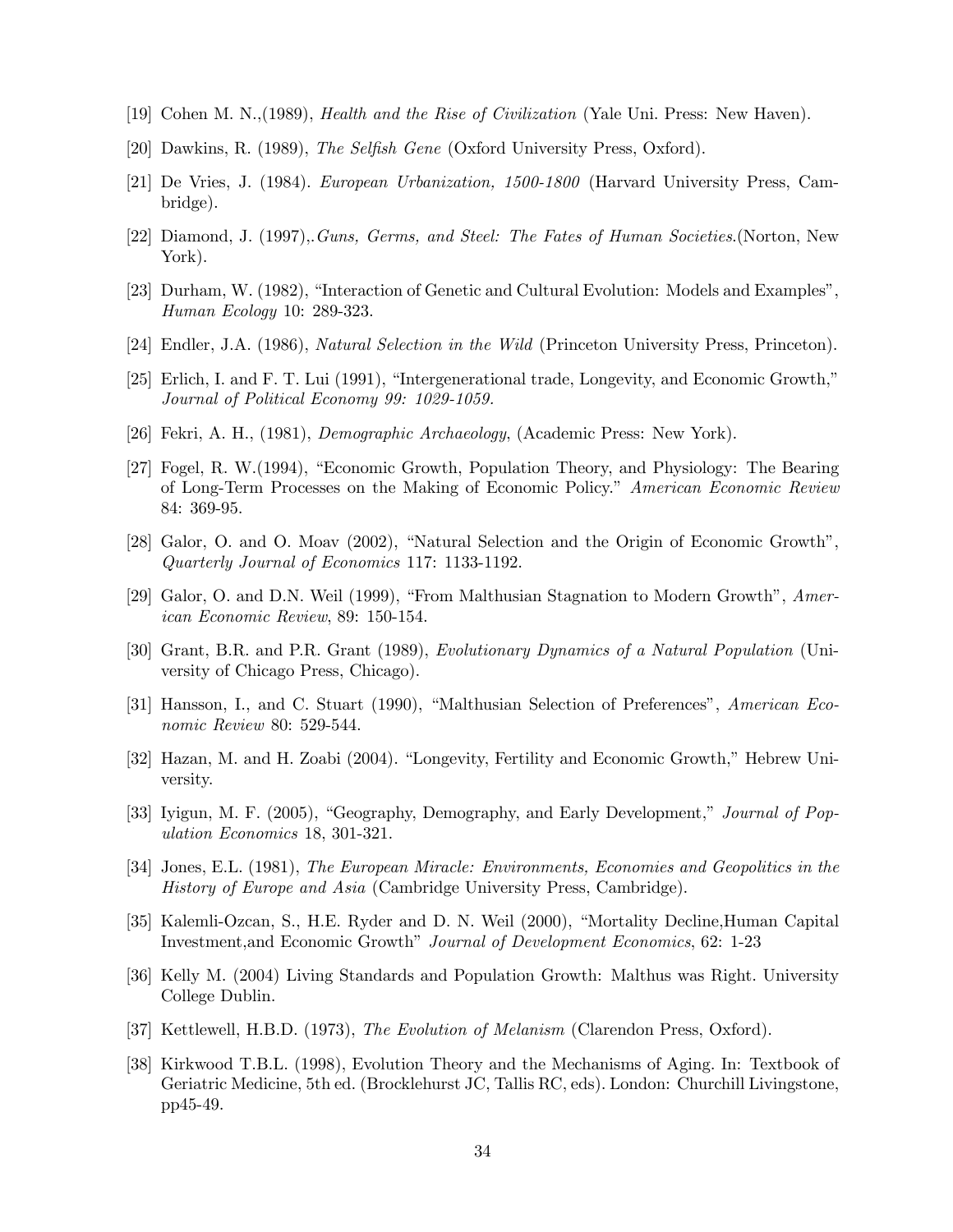- [39] Kirkwood T.B.L and F.R.S. Holliday (1979) "The evolution of ageing and longevity", Proceedings of the Royal Society of London B 205: 531-546.
- [40] Kohler, H., J.L. Rodgers and K. Christensen (1999), "Is Fertility Behavior in our Genes? Findings from a Danish Twin Study", Population and Development Review 25: 253-263.
- [41] Lack, D., (1954), The Natural Regulation of Animal Numbers (Oxford: Clarendon Press).
- [42] Lagerlof, N., (2003), "From Malthus to Modern Growth: The Three Regimes Revisited", International Economic Review 44: 755-777.
- [43] Lagerlof, N.P. (2004), "From Arnold Schwarzenegger to Woody Allen: Long-Run Trends in Human Body Size," York University.
- [44] Laxton, P. and N. Williams (1989) "Urbanization and Infant Mortality in England", in M.C. Nelson and J. Rogers, eds. Urbanization and the Epidemiological Transition Uppsala University.
- [45] Lee R. D. (2003) "Rethinking the evolutionary theory of aging: Transfers, not births,shape senescence in social species" PNAS, 100, 9637-42.
- [46] Livi-Bacci, M. (1997), A Concise History of World Population (Blackwel, Oxford).
- [47] Livingston F, (1958), "Anthropological Implications of Sickle Cell Distribution in West Africa", American Anthropologist 60: 533-562.
- [48] Malthus, T.R. (1798), An Essay on the Principle of Population (printed for J. Johnson, in St. Paul's Church-Yard, London).
- [49] McNeil, W.H., 1998, Plagues and Peoples, Anchor press, Doublebay.
- [50] Medawar, P.B. (1952) An Unsolved Problem of Biology H.K. Lewis & Co. London
- [51] Mokyr, J.(1998), "Induced Technical Innovation and Medical History: An Evolutionary Approach." Journal of Evolutionary Economics, 8: 119-137.
- [52] Ofek, H. (2001), Second Nature: Economic origin of Human evolution. Cambridge: Cambridge University Press.
- [53] Reznick, David N., Michael J. Bryant, Derek Roff, Cameron K. Ghalambor and Dionna E. Ghalambor (2004), "Effect of Extrinsic Mortality on the Evolution of Senescence in Guppies," Nature, 431, 1095-1099.
- [54] Robson, A.J. (2002) "Evolution and Human Nature," Journal of Economic Perspectives 16 , 89-106.
- [55] Robson A. J. and H. S. Kaplan (2003), "The Evolution of Human Longevity and Intelligence in Hunter-Gatherer Economies," American Economic Review 93: 150-169.
- [56] Rodgers, J.L., and D. Doughty (2000), "Genetic and Environmental Influences on Fertility Expectations and Outcomes Using NLSY Kinship Data", in: J.L. Rodgers, D.C. Rowe and W.B. Miller, eds., *Genetic Influences on Human Fertility and Sexuality* (Kluwer, Boston).
- [57] Rodgers, J.L., K. Hughes, H. Kohler, K. Christensen, D. Doughty, D.C. Rowe and W.B. Miller (2001a), "Genetic influence helps explain variation in human fertility: Evidence from recent behavioral and molecular genetic studies", Current Directions in Psychological Science 10: 184-188.